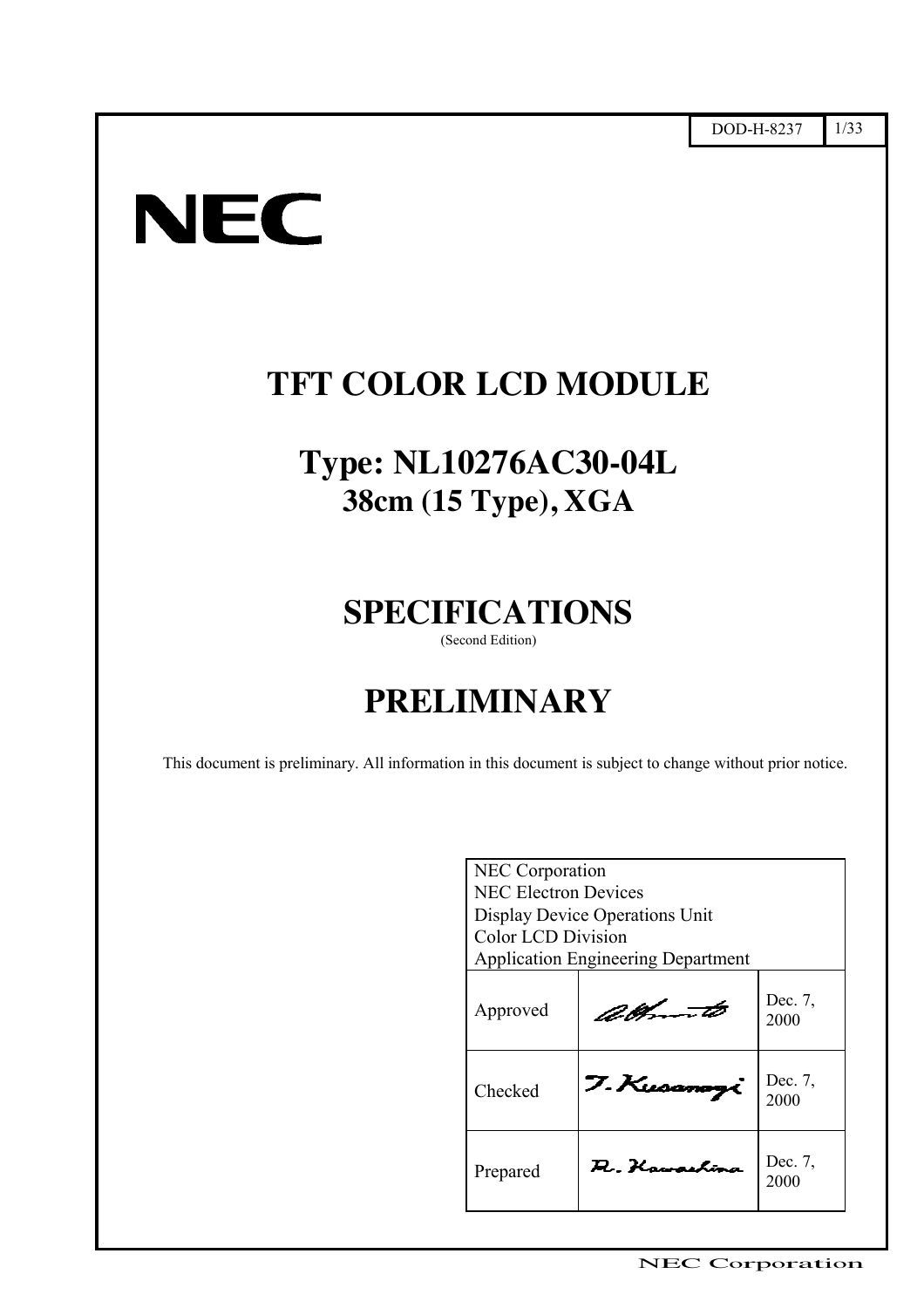No part of this document may be copied or reproduced in any form or by any means without the prior written consent of NEC Corporation. NEC Corporation assumes no responsibility for any errors, which may appear in this document.

NEC Corporation does not assume any liability for infringement of patents, copyrights or other intellectual property rights of third parties by or arising from use of a device. No license, either express, implied or otherwise, is granted under any patents, copyrights or other intellectual property rights of NEC Corporation or others.

The devices listed in this document are for use of "Standard" applications as specified below, and are not suitable for use of "Special" or "Specific" applications as specified below. NEC disclaims any responsibility or liability of any kind for any failure of equipment, personal injury or damage to property which may arise from the use of NEC devices for such "Special" applications.

The devices listed in this documents should not be used for such "Specific" applications.

Application examples recommended by NEC Corporation.

- Standard: Computers, office equipment, communications equipment, test and measurement equipment, audio and visual equipment, home electronic appliances, machine tools, personal electronic equipment and industrial robots.
- Special: Transportation equipment (automobiles, trains, ships, etc.), traffic control systems, anti-disaster systems, anti-crime systems, safety equipment and medical equipment (not specifically designed for life support).
- Specific: Military systems, aircraft, aerospace equipment, submersible repeaters, nuclear reactor control systems, life support systems or medical equipment for life support, or any other equipment for which specifically high standard of quality or reliability is required.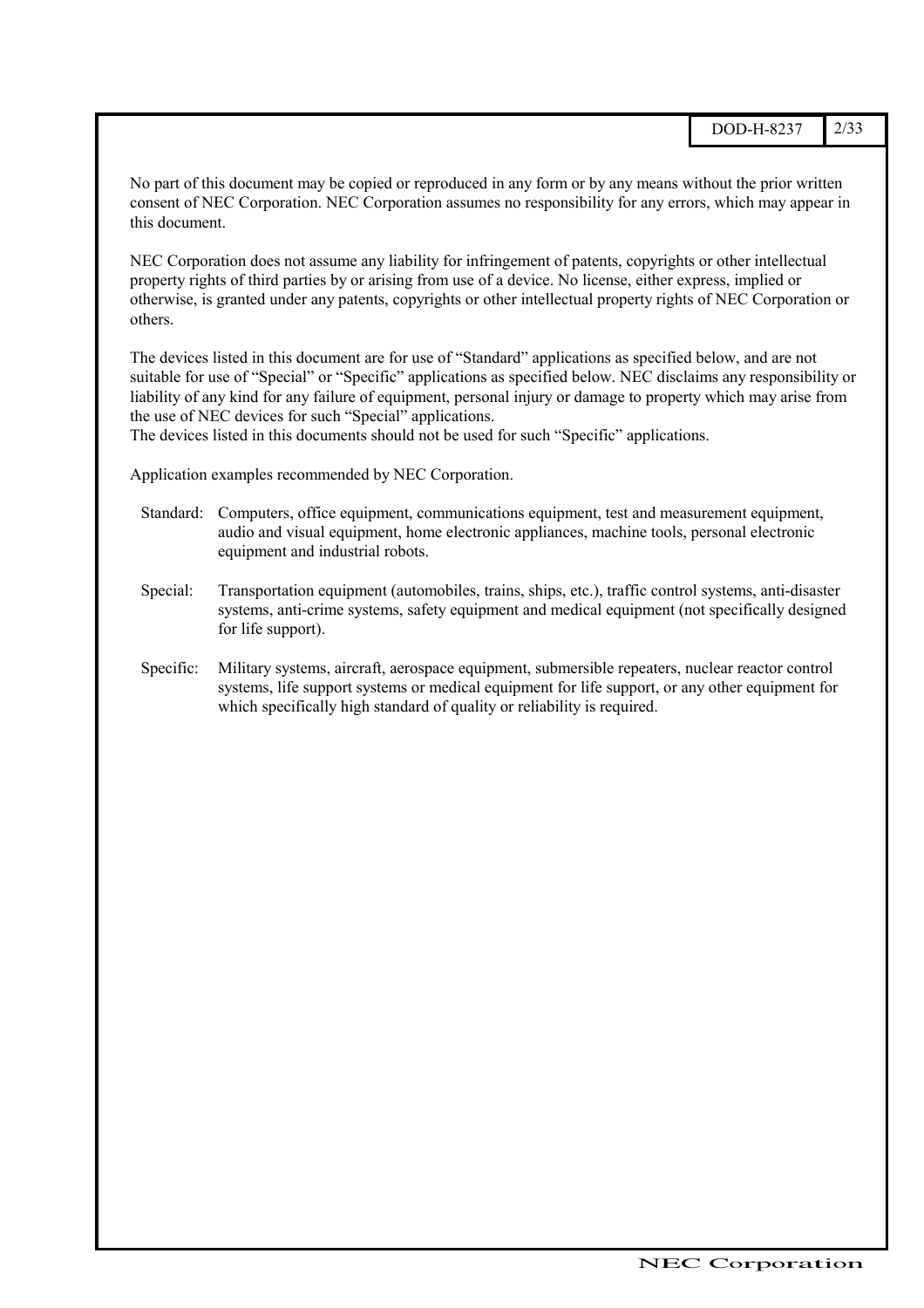DOD-H-8237 3/33

#### **CONTENTS**ޓޓޓޓޓޓޓޓޓޓޓޓޓޓ ޓޓޓޓޓޓޓޓޓޓޓޓޓޓ

| 1.            | <b>DESCRIPTION</b>                                           | P.4            |
|---------------|--------------------------------------------------------------|----------------|
| 2             | <b>FEATURES</b>                                              | P.4            |
| $\mathcal{E}$ | <b>APPLICATION</b>                                           | P.4            |
| 4             | <b>STRUCTURE AND FUNCTIONS</b>                               | P.4            |
| .5            | $\cdots$<br>OUTLINE OF CHARACTERISTICS (at room temperature) | P 5            |
| 6.            | <b>BLOCK DIAGRAM</b>                                         | P.6            |
| 7             | <b>GENERAL SPECIFICATIONS</b>                                | P 7            |
| 8             | ABSOLUTE MAXIMUM RATINGS                                     | P <sub>7</sub> |
| 9             | ELECTRICAL CHARACTERISTICS                                   | P.7            |
|               | 10. SUPPLY VOLTAGE SEQUENCE                                  | P.9            |
|               | 11. INTERFACE PIN CONNECTIONS                                | P.10           |
|               | 12. METHOD OF CONNECTIONS FOR Sil150A <i></i>                | P.14           |
|               | 13. DISPLAY COLORS vs INPUT DATA SIGNALS                     | P 15           |
|               | 14. EXPANSION FUNCTIONS                                      | P 16           |
|               | 15. INPUT SIGNAL TIMINGS                                     | P.17           |
|               | 16. DDC FUNCTION                                             | P 24           |
|               |                                                              | P.25           |
|               | 18. RELIABIBILITY TEST                                       | P.28           |
|               | 19. ESTIMATED LIFE-TIME OF THE BARE LAMP                     | P.29           |
|               | 20. GENERAL CAUTIONS                                         | P.29           |
|               | 21. OUTLINE DRAWINGS                                         |                |
|               | 21.1 FRONT VIEW                                              | P 31           |
|               | 21.2 REAR VIEW                                               | P.32           |
|               |                                                              |                |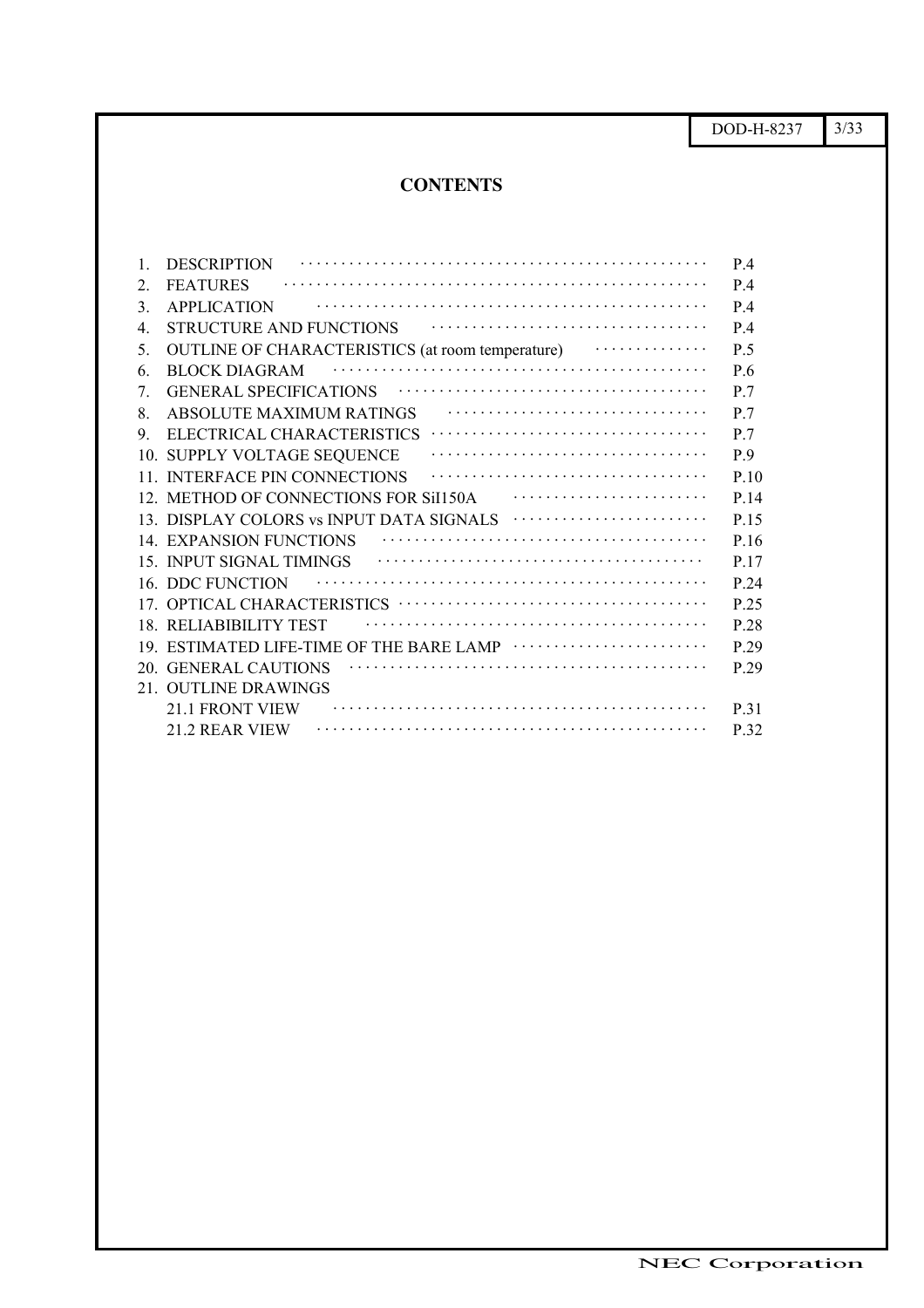#### **1. DESCRIPTION**

NL10276AC30-04L is a TFT (thin film transistor) active matrix color liquid crystal display (LCD) comprising amorphous silicon TFT attached to each signal electrode, a driving circuit and a backlight. NL10276AC30-04L has a built-in backlight with an inverter.

The 38cm(15 Type) diagonal display area contains  $1024 \times 768$  pixels and can display 262144 colors simultaneously.

#### **2. FEATURES**

- 㨯TMDS interface (SiI851, Silicon Image, Inc.)
- 㨯Wide viewing angle (with Retardation Film)
- 㨯Expansion functions
- 㨯Corresponding to DDC2B
- High luminance and Low reflection
- · High contrast
- 㨯Luminance control (variable steps and two steps)
- Incorporated edge type backlight
- · Replaceable lamp holders
- 㨯Replaceable inverter

Approved by UL1950 Third Edition (File No. E170632) and CSA-C22.2 No.950-95 (File No. E170632)

#### **3. APPLICATION**

PC monitor

#### **4. STRUCTURE AND FUNCTIONS**

A color TFT (thin film transistor) LCD module is comprised of a TFT liquid crystal panel structure, LSIs for driving the TFT array, and a backlight assembly. Sandwiching liquid crystal material in the narrow gap between a TFT array glass substrate and a color filter glass substrate creates the TFT panel structure. And the driver LSIs are connected to the panel, the backlight assembly is attached to the backside of the panel. RGB (red, green, blue) data signals from a source system are modulated into a form suitable for active matrix addressing by the onboard signal processor and sent to the driver LSIs which in turn addresses the individual TFT cells.

Acting as an Electro-optical switch, each TFT cell regulates light transmission from the backlight assembly when activated by the data source. By regulating the amount of light passing through the array of red, green, and blue dots, color images are created with clarity.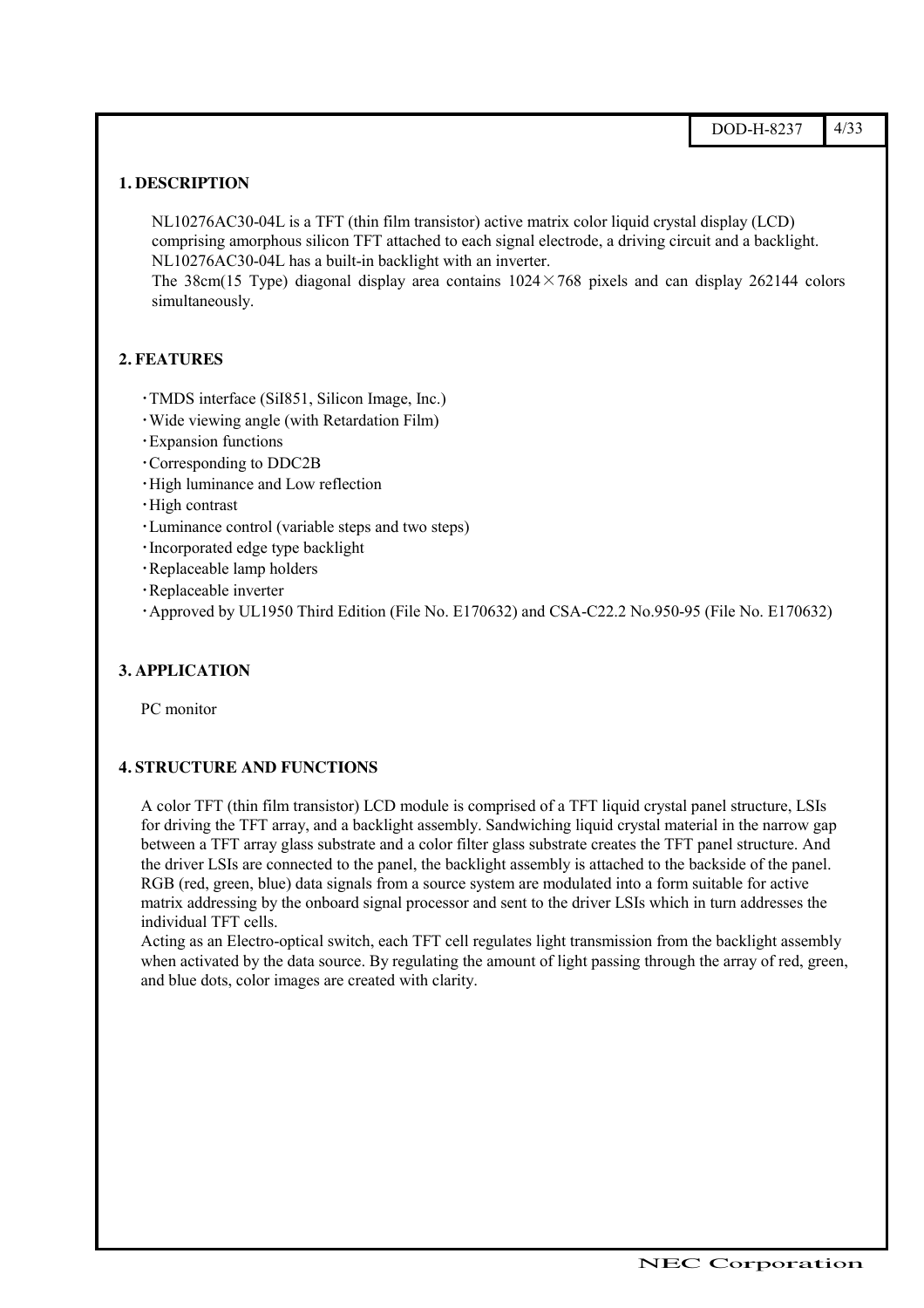|                                                      |                                                                                                                                                             | DOD-H-8237                                    | 5/33 |  |  |  |
|------------------------------------------------------|-------------------------------------------------------------------------------------------------------------------------------------------------------------|-----------------------------------------------|------|--|--|--|
|                                                      | 5. OUTLINE OF CHARACTERISTICS (at room temperature)                                                                                                         |                                               |      |  |  |  |
| Display area                                         | 304.128 (H) $\times$ 228.096 (V)mm                                                                                                                          |                                               |      |  |  |  |
| Drive system                                         | a-Si TFT active matrix                                                                                                                                      |                                               |      |  |  |  |
| Display colors                                       | 262,144 colors                                                                                                                                              |                                               |      |  |  |  |
| Number of pixels                                     | $1024 \times 768$                                                                                                                                           |                                               |      |  |  |  |
| Pixel arrangement                                    | RGB vertical stripe                                                                                                                                         |                                               |      |  |  |  |
| Pixel pitch                                          | 0.297 (H) $\times$ 0.297 (V)mm                                                                                                                              |                                               |      |  |  |  |
| Module size                                          | 350.0 (H) $\times$ 265.0 (V) $\times$ 20.0 Typ. (D) mm                                                                                                      |                                               |      |  |  |  |
| Weight                                               | 1350 g (Typ.)                                                                                                                                               |                                               |      |  |  |  |
| Contrast ratio                                       | 200:1 (Typ.)                                                                                                                                                |                                               |      |  |  |  |
| Viewing angle (more than the contrast ratio of 10:1) | ·Horizontal:<br>$60^\circ$ (Typ., left side, right side)<br>$40^{\circ}$ (Typ., up side), $50^{\circ}$ (Typ., down side)<br>· Vertical:                     |                                               |      |  |  |  |
| Designed viewing direction                           | · Wider viewing angle without image reversal: up side<br>· Wider viewing angle with contrast ratio:<br>Optimum grayscale ( $\gamma$ =2.2):                  | down side $5^{\circ}$ (Typ.)<br>perpendicular |      |  |  |  |
| Polarizer Pencil-hardness                            | 3 H (Min., at JIS K5400)                                                                                                                                    |                                               |      |  |  |  |
| Color gamut                                          | 40 % (Typ., At center, To NTSC)                                                                                                                             |                                               |      |  |  |  |
| Response time                                        | 15 ms (Typ.), white to black (100% $\rightarrow$ 10%)                                                                                                       |                                               |      |  |  |  |
| Luminance                                            | 200 cd/m <sup>2</sup> (Typ.)                                                                                                                                |                                               |      |  |  |  |
| Signal system                                        | TMDS interface (1port)<br>(SiI851, Silicon Image, Inc.)                                                                                                     |                                               |      |  |  |  |
| Supply voltage                                       | 12V (Logic, LCD driving), 12V (Backlight)                                                                                                                   |                                               |      |  |  |  |
| Backlight                                            | Edge light type: Two cold cathode fluorescent lamps with inverter<br>[Replaceable parts]<br>· Lamp holder: type No.150LHS11<br>· Inverter: type No.141PW201 |                                               |      |  |  |  |
| Power consumption                                    | 13.1 W (Typ., Checker flag pattern, at 200 cd/m <sup>2</sup> Typ.)                                                                                          |                                               |      |  |  |  |
|                                                      |                                                                                                                                                             |                                               |      |  |  |  |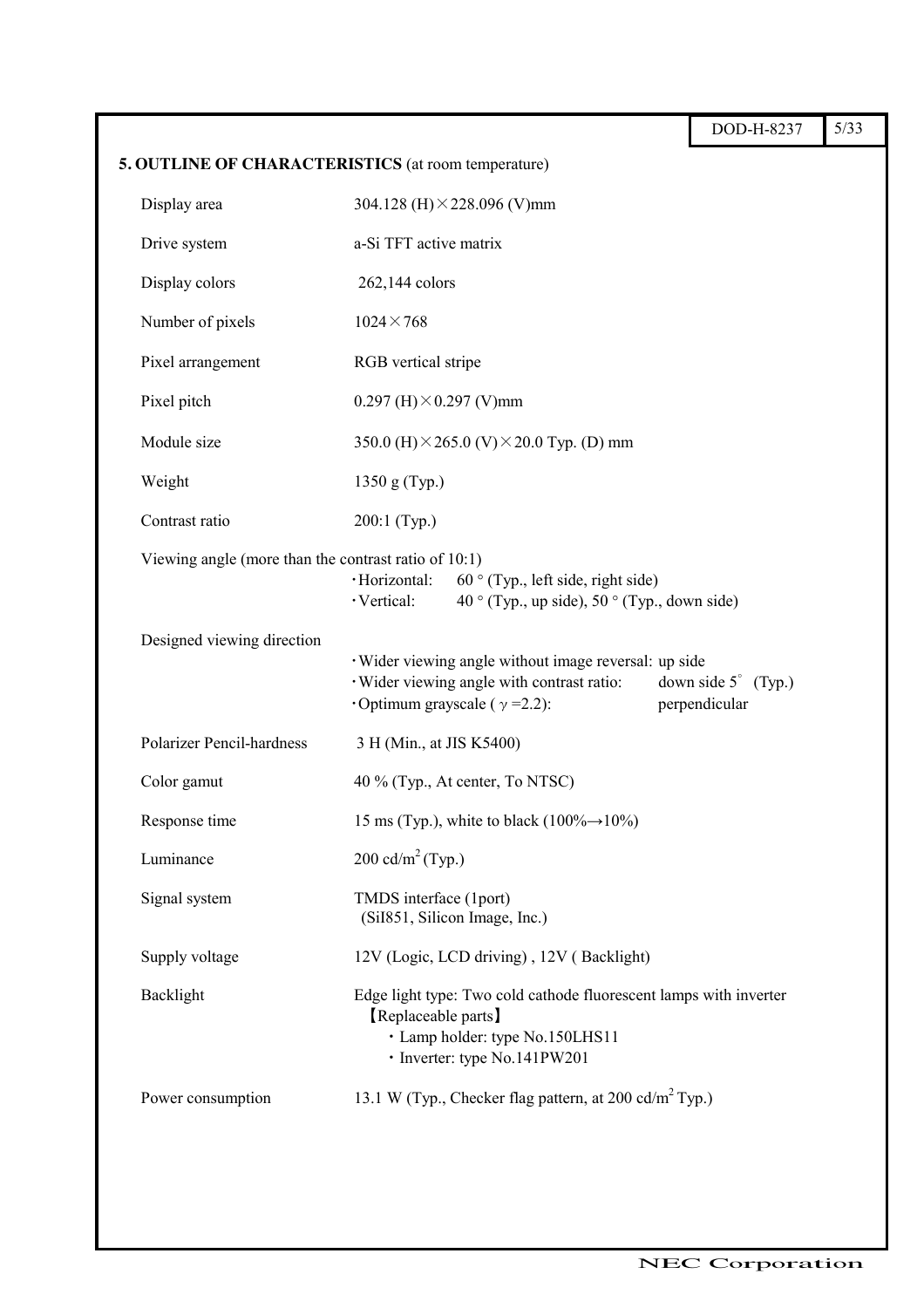

Note1: GND is signal ground for logic and LCD driving. GND is connected to FG (frame ground) in the LCD module and neither GND nor FG are connected to GNDB (backlight ground). These grounds should be connected to system ground in customer equipment.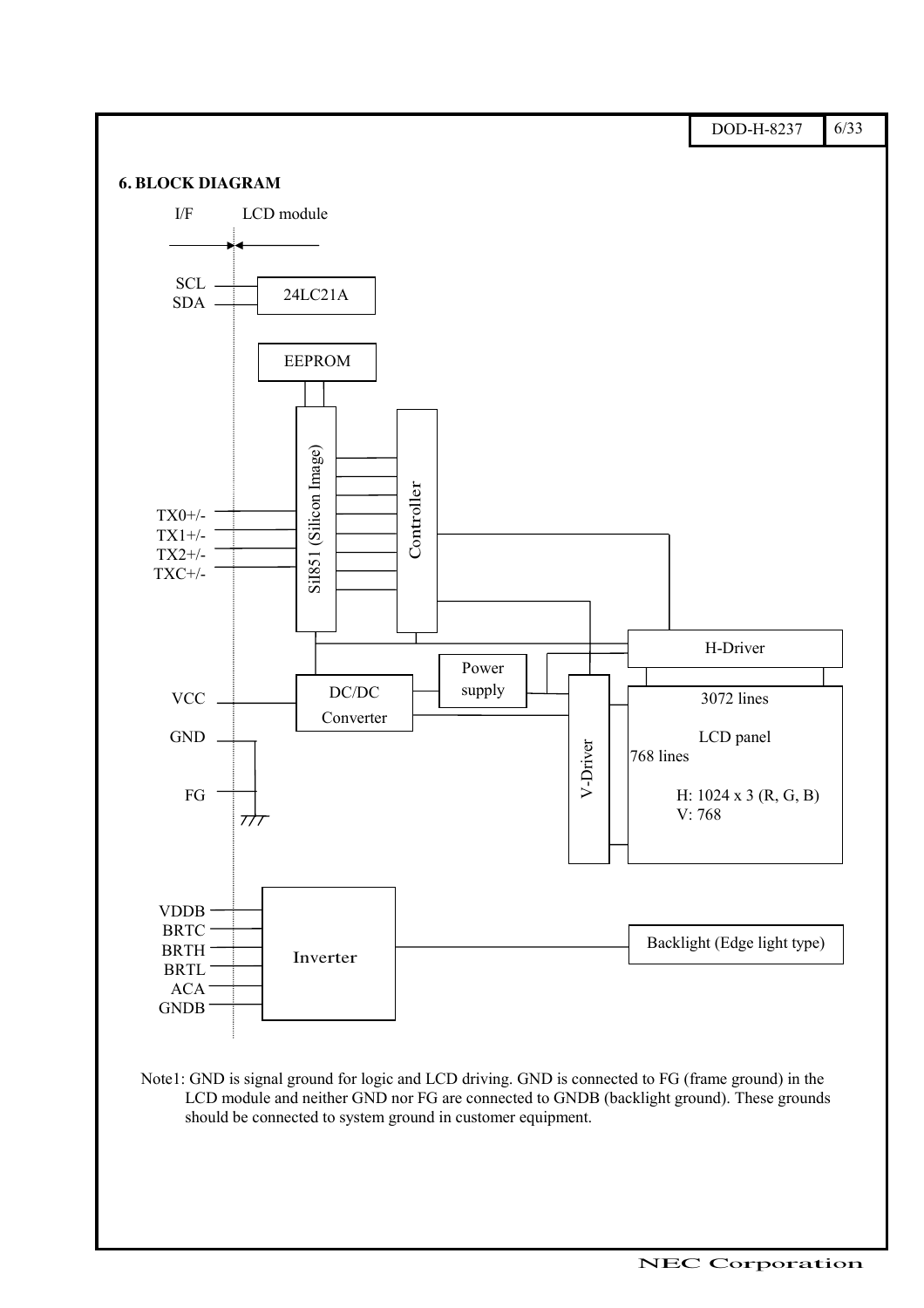$DOD-H-8237$  7/33

## **7. GENERAL SPECIFICATIONS**

| Items             | Specifications                                                          | Unit  |
|-------------------|-------------------------------------------------------------------------|-------|
| Module size       | $350.0 \pm 0.6$ (H) $\times$ 265.0 $\pm$ 0.6 (V) $\times$ 20.5 Max. (D) | mm    |
| Display area      | 304.128 (H) $\times$ 228.096 (V)                                        | mm    |
|                   | [Diagonal display area: 38cm (Type 15.0)]                               |       |
| Number of pixels  | $1024$ (H) $\times$ 768 (V)                                             | pixel |
| Dot pitch         | $0.099$ (H)<br>$\times$ 0.297 (V)                                       | mm    |
| Pixel pitch       | $\times$ 0.297 (V)<br>$0.297$ (H)                                       | mm    |
| Pixel arrangement | RGB (red, green, blue) vertical stripe                                  |       |
| Display colors    | (RGB, 6bit)<br>262,144                                                  | color |
| Weight            | 1350(Typ.), 1500(Max.)                                                  | g     |

### **8. ABSOLUTE MAXIMUM RATINGS**

| Parameters                                      | Symbols    | Ratings                                                                                | Unit          | Remarks                             |
|-------------------------------------------------|------------|----------------------------------------------------------------------------------------|---------------|-------------------------------------|
|                                                 | <b>VCC</b> | $-0.3$<br>$+14$<br>to                                                                  | V             | $Ta = 25^{\circ}C$                  |
| Supply voltage                                  | VDDB       | $-0.3$<br>$+14$<br>to                                                                  | V             |                                     |
| Logic input voltage                             | Vi         | $VCC+0.3$<br>$-0.3$<br>to                                                              | V             |                                     |
| Logic input voltage<br>(backlight-logic signal) | ViBL1      | $-0.3$<br>to $+5.5$                                                                    | V             | $Ta = 25^{\circ}C$<br>$VDDB=12V$    |
| Logic input voltage<br>(backlight-BRTL signal)  | ViBL2      | to $+1.5$<br>$-0.3$                                                                    | V             |                                     |
| Storage temperature                             | <b>Tst</b> | $+60$<br>$-20$<br>to                                                                   | $\mathcal{C}$ |                                     |
| Operating temperature                           | Top        | $+50$<br>$\theta$<br>to                                                                | $\mathcal{C}$ | Module surface<br>Note 1            |
| Relative humidity                               |            | $\leq 95$                                                                              | $\frac{0}{0}$ | Ta $\leq 40^{\circ}$ C              |
| (RH)                                            | Note 2     | $\leq 85$                                                                              | $\%$          | $40^{\circ}$ C < Ta≤50 $^{\circ}$ C |
| Absolute humidity<br>Note 2                     |            | Absolute humidity shall not exceed<br>Ta=50 $\degree$ C, Relative humidity =85% level. | $g/m^3$       | $Ta > 50^{\circ}C$                  |

Note1: Measure at the display area ( including self heat)

Note2: No condensation

#### **9. ELECTRICAL CHARACTERISTICS**

#### (1) Logic/ LCD driving  $T_a = 25^\circ C$

| $(1)$ LOSIC LCD diving |       |            |      |              |              |      | $\mathbf{u}$ $\mathbf{v}$ |
|------------------------|-------|------------|------|--------------|--------------|------|---------------------------|
| Parameters             |       | Symbols    | Min. | Typ.         | Max.         | Unit | Remarks                   |
| Supply voltage         |       | <b>VCC</b> | 11.4 | 12.0         | 12.6         |      |                           |
| Ripple voltage         |       | VRP        |      |              | 100          | mV   | for VCC                   |
| Input voltage          | Note1 | VI         |      | 0.5          |              | V    | $RT = 500\Omega$          |
| Terminating resistor   |       | RT         |      | 500          |              | Ω    |                           |
| Supply current         |       | ICC        |      | 230<br>Note2 | 400<br>Note3 | mA   | $VCC=12.0V$               |

Note1: Terminal control resistor ( $R_{\text{EXT}}$ <sub>RES</sub>) of TMDS receiver is 500 $\Omega$  (settlement).

ޓޓޓޓޓޓޓޓޓޓޓޓޓޓޓޓޓޓޓޓޓޓޓޓޓޓޓޓޓޓޓޓ

Note2: Checker flag pattern (in EIAJ ED-2522)

Note3: Theoretical maximum current pattern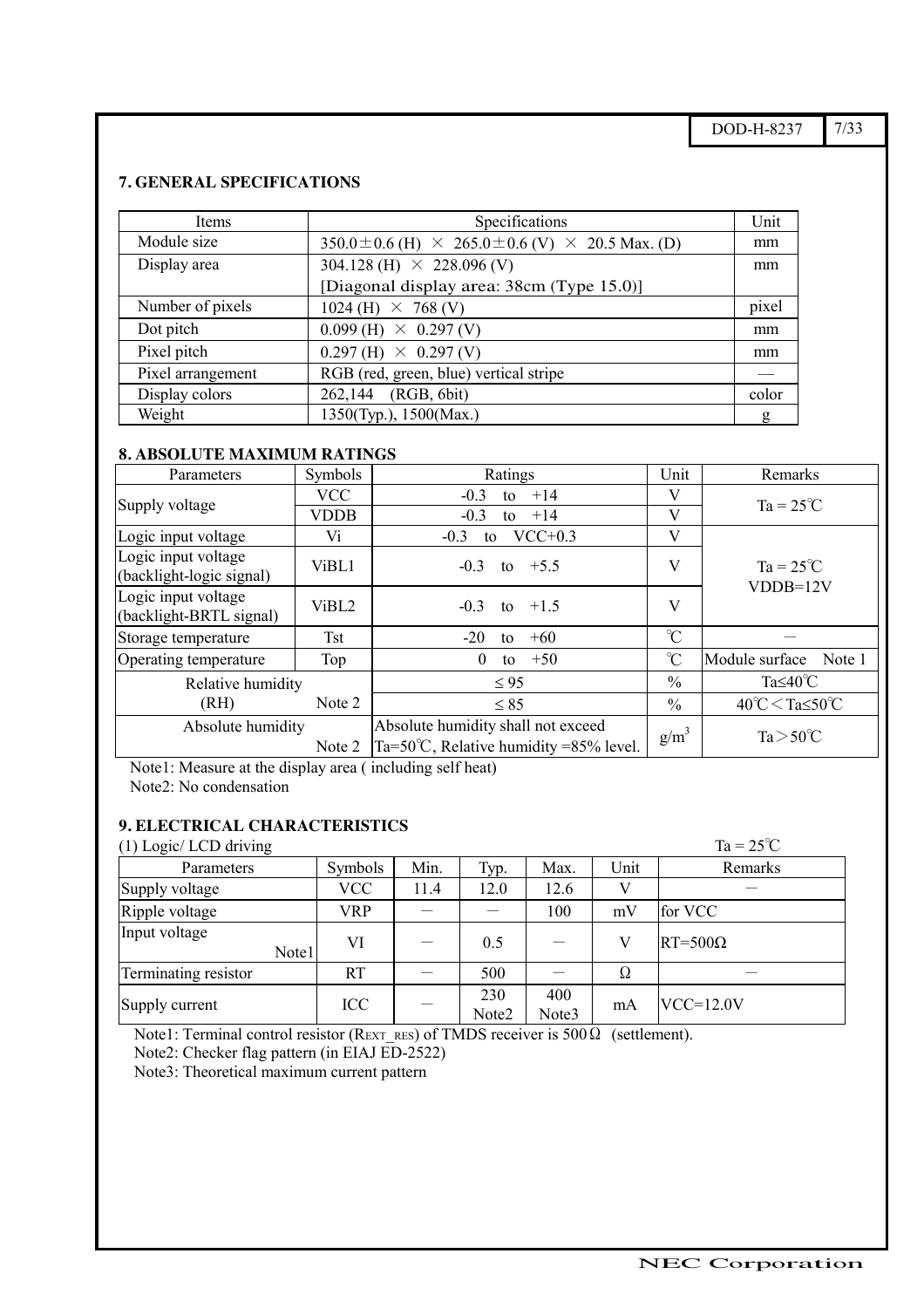$DOD-H-8237$  8/33

| (2) Backlight           |                    |          |      |      |      | $Ta = 25^{\circ}C$                   |  |
|-------------------------|--------------------|----------|------|------|------|--------------------------------------|--|
| Parameters              | Symbols            | Min.     | Typ. | Max. | Unit | Remarks                              |  |
| Supply voltage          | <b>VDDB</b>        | 10.8     | 12.0 | 13.2 | V    | Backlight power supply               |  |
| Logic input "L" voltage | ViL1               | $\theta$ |      | 0.6  | V    |                                      |  |
| Logic input "H" voltage | ViH1               | 4.5      |      | 5.25 | V    | for BRTP                             |  |
| Logic input "L" voltage | ViL <sub>2</sub>   | $\theta$ |      | 0.8  | V    | for BRTC, ACA, BRTL,<br><b>PWSEL</b> |  |
| Logic input "H" voltage | ViH <sub>2</sub>   | 2.2      |      | 5.25 | V    |                                      |  |
| Logic input "L" current | IiL1               | $-1.0$   |      |      | mA   |                                      |  |
| Logic input "H" current | $I$ i $H1$         |          |      | 10   | mA   | for BRTP                             |  |
| Logic input "L" current | $\overline{11}$ .2 | $-1.0$   |      |      | mA   | for BRTC, ACA, BRTL,                 |  |
| Logic input "H" current | IiH <sub>2</sub>   |          |      | 0.8  | mA   | <b>PWSEL</b>                         |  |
| Supply current          | <b>IDDB</b>        |          | 860  | 1000 | mA   | $VDDB=12.0V$<br>(at Max. luminance)  |  |

$$
860 \text{ (mA) Type.}
$$



ޓޓޓޓޓޓޓޓޓޓޓޓޓޓޓޓޓޓޓޓޓޓޓޓޓޓޓޓޓޓޓޓ

Maximum luminance control : 100% Minimum luminance control : 20% Luminance control frequency : 243 to 297 Hz  $270\text{Hz}$ (Typ.)

#### Please see **11.INTERFACE PIN CONNECTIONS** (4) Luminance control.

#### (3)Fuse

This LCD module uses fuses as follows.

| Supply voltage | Part No.                    | Supplier           | Ratings  | Remarks                                 |
|----------------|-----------------------------|--------------------|----------|-----------------------------------------|
| <b>VCC</b>     | $ICP-S12$                   | <b>ROHM</b>        | 50V/1.2A |                                         |
| <b>VDDB</b>    | <b>QR433002</b><br>2R429002 | <b>LITTLE FUSE</b> | 63V/2A   | $\circled{1}$ or $\circled{2}$ is used. |

Remark: Before the power is designed, fuses should be considered. The power capacity should be used more than 2.0 times of fuses rating. When the power capacity is less than 2.0 times of fuses rating, the module must be evaluated enough from safety point of view.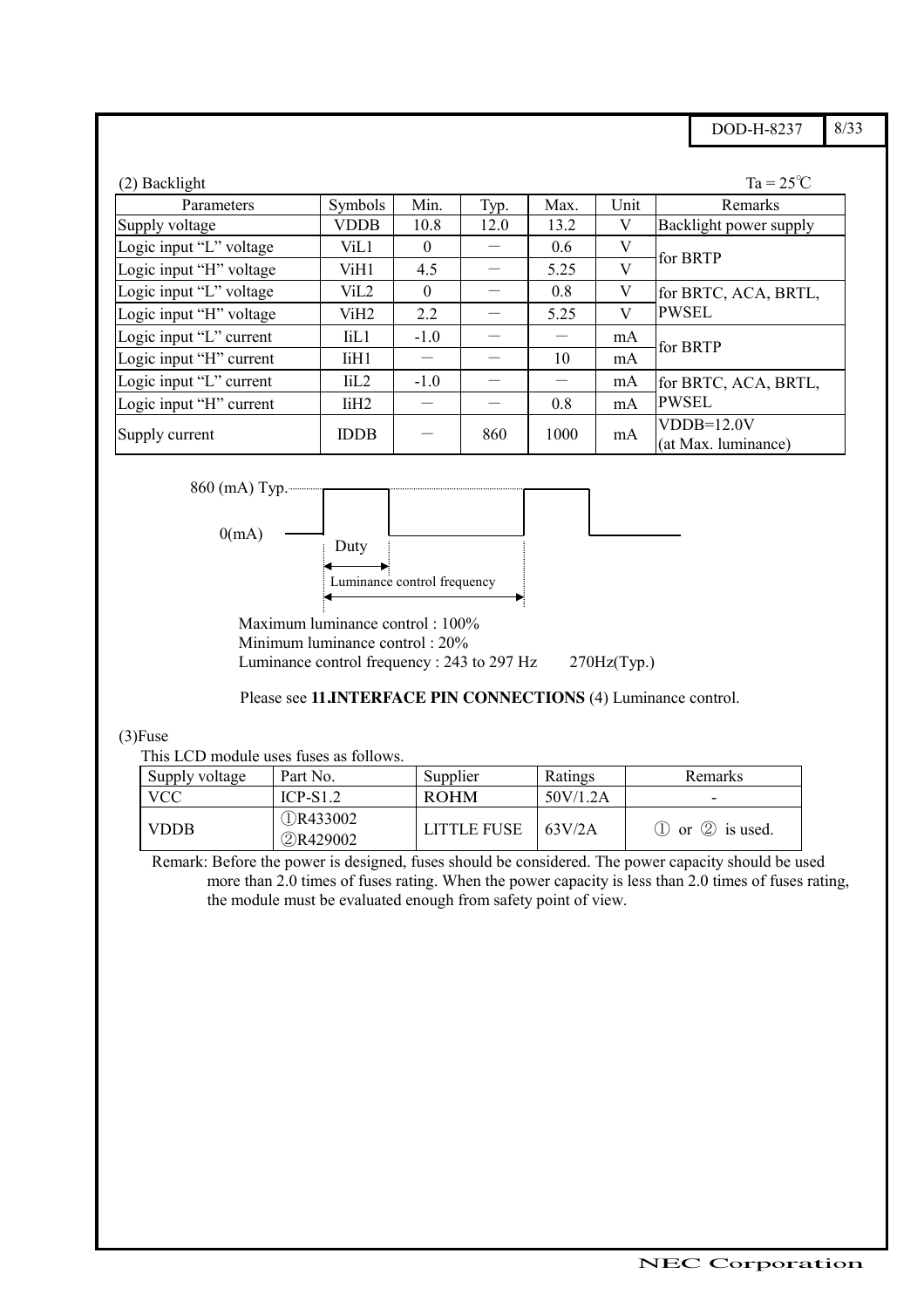$DOD-H-8237$  9/33 **10. SUPPLY VOLTAGE SEQUENCE** VALID t>200ms  $0.5V$ VCC OFF 10 $lt$  35ms 0 $lt$  35ms VCC ON  $11.4V$  $\perp$  $0V$ .  $0V =$  $Tr<10ms$ **VCC** Signals\* Note1

\* Signals: Hsync, Vsync, DE, CLK, R0 to R5, G0 to G5, B0 to B5

Note1: The values of signals are in terminal of resistor 100  $\Omega$ .

ޓޓޓޓޓޓޓޓޓޓޓޓޓޓޓޓޓޓޓޓޓޓޓޓޓޓޓޓޓޓޓޓ

- Remark1:Logic signals (synchronous signals and control signals) should be "0" voltage (V), when VCC is not input. If input voltage to signal lines is higher than 0.3 V, the internal circuit will be damaged.
- Remark2:When the power supply voltage (VCC) fluctuates less than 11.4V, the LCD module may not be worked by the protection circuit.
- Remark3:Turn on the backlight should be controlled while logic signals are supplied. The backlight power supply (VDDB) is not related to the power supply sequence. However, unstable data will be displayed when the backlight power is turned ON with no logic signals.
- Remark4:12V for backlight should be started up within 80ms, otherwise, the protection circuit makes the backlight turn off.

ޓޓޓޓޓޓޓޓޓޓޓޓޓޓޓޓޓޓޓޓޓޓޓޓޓޓޓޓޓޓޓޓޓޓޓޓޓޓޓޓޓޓޓޓޓޓޓޓޓޓޓ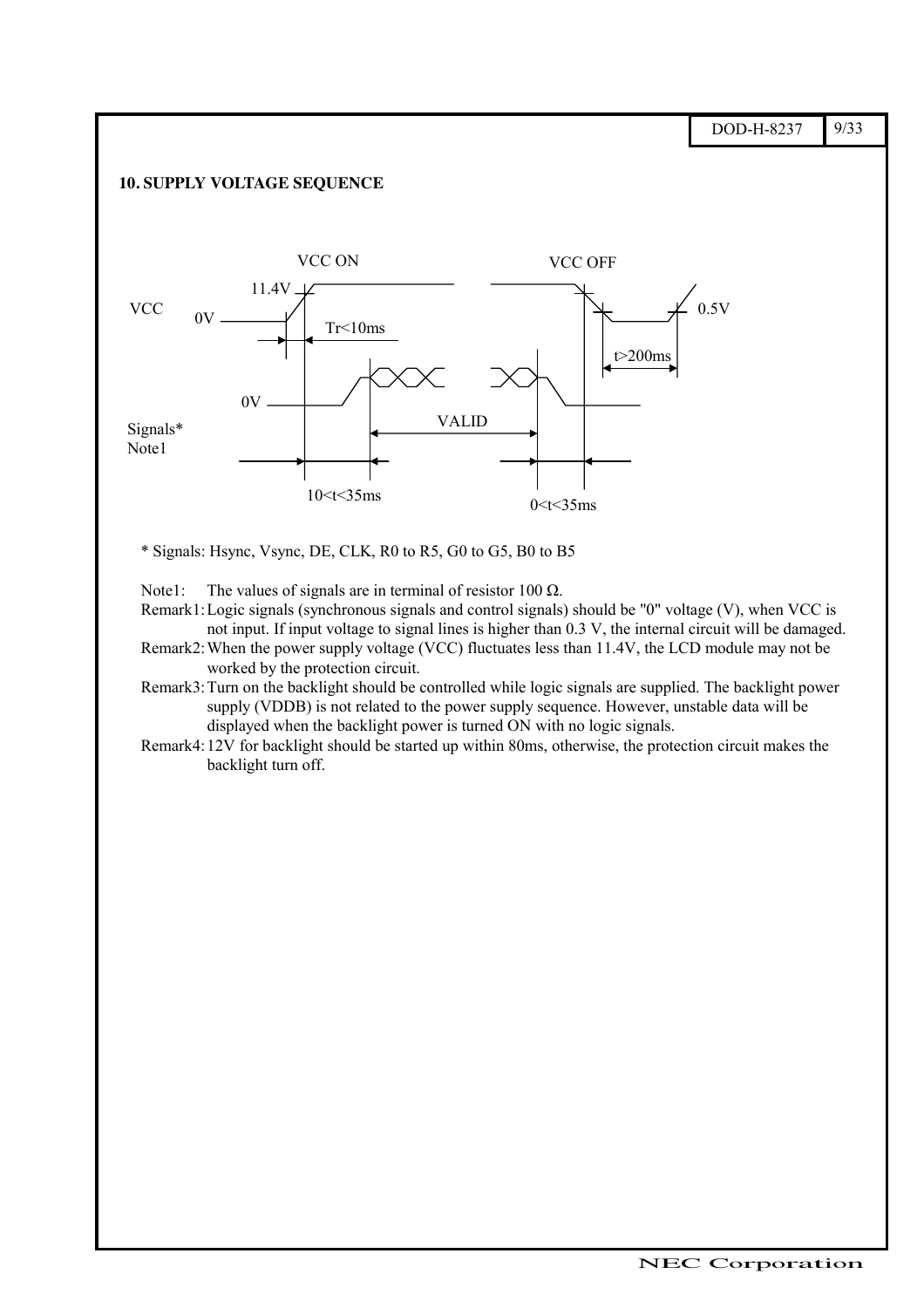#### DOD-H-8237 10/33 **11. INTERFACE PIN CONNECTIONS** (1)Connector locations Rear view Connector  $\rightarrow$  CN7 socket insert CN202 socket direction  $\Box$ CN5  $\leftarrow$  Connector CN6 CN1 CN201 insert direction socketsocket socket socket  $\uparrow$ connector insert direction Remark1: Same terminal of CN201 and CN202 use either one. Remark2: CN5 should be opened.

| (2) Interface connector for signals and power |                           |                          |                                                                           |  |  |  |  |
|-----------------------------------------------|---------------------------|--------------------------|---------------------------------------------------------------------------|--|--|--|--|
|                                               | CN1 socket:<br>FI-XD7S-HF |                          |                                                                           |  |  |  |  |
| Adaptable plug: FI-XD7H, FI-XD7M              |                           |                          |                                                                           |  |  |  |  |
| Supplier:                                     |                           |                          | Japan Aviation Electronics Industry Limited (JAE)                         |  |  |  |  |
| Pin No.                                       | Symbols                   | I/O                      | Descriptions                                                              |  |  |  |  |
|                                               | $RX2+$                    | Input                    | TMDS differential data input $R (+)$<br>Note1                             |  |  |  |  |
| $\overline{c}$                                | $RX2-$                    | Input                    | TMDS differential data input R (-)<br>Note1                               |  |  |  |  |
| 3                                             | <b>GND</b>                |                          | GND for logic and LCD driving                                             |  |  |  |  |
| 4                                             | $RX1+$                    | Input                    | TMDS differential data input $G$ (+)<br>Note1                             |  |  |  |  |
| 5                                             | $RX1-$                    | Input                    | TMDS differential data input G (-)<br>Note1                               |  |  |  |  |
| 6                                             | GND                       |                          | GND for logic and LCD driving                                             |  |  |  |  |
| 7                                             | $RX0+$                    | Input                    | TMDS differential data input B (+)<br>Note1                               |  |  |  |  |
| 8                                             | RX0-                      | Input                    | TMDS differential data input B (-)<br>Note1                               |  |  |  |  |
| 9                                             | GND                       |                          | GND for logic and LCD driving                                             |  |  |  |  |
| 10                                            | RXC+                      | Input                    | TMDS differential clock input (+)<br>Note1                                |  |  |  |  |
| 11                                            | RXC-                      | Input                    | TMDS differential clock input (-)<br>Note1                                |  |  |  |  |
| 12                                            | GND                       |                          | GND for logic and LCD driving                                             |  |  |  |  |
| 13                                            | N.C.                      | $\overline{\phantom{0}}$ | Non-connection, Keep the terminal open.                                   |  |  |  |  |
| 14                                            | N.C.                      | $\overline{\phantom{0}}$ | Non-connection, Keep the terminal open.                                   |  |  |  |  |
| 15                                            | <b>GND</b>                |                          | GND for logic and LCD driving                                             |  |  |  |  |
| 16                                            | <b>SENS</b>               | Output                   | Connection detective signal                                               |  |  |  |  |
| 17                                            | $+5V$ DC                  | Input                    | +5V power supply (DDC power supply)                                       |  |  |  |  |
| 18                                            | <b>GND</b>                |                          | GND for logic and LCD driving                                             |  |  |  |  |
| 19                                            | <b>SDA</b>                | Input/<br>Output         | Data for DDC                                                              |  |  |  |  |
| 20                                            | <b>SCL</b>                | Input                    | Clock for DDC                                                             |  |  |  |  |
|                                               |                           |                          | $N_{\text{obs}} 1$ . $N_{\text{obs}} 500$ truict nois wises for the solds |  |  |  |  |

Note1: Use  $50\Omega$  twist pair wires for the cable.

Remark1: Do not keep pins free (except 13 and 14) to avoid noise issue.

ޓޓޓޓޓޓޓޓޓޓޓޓޓޓޓޓޓޓޓޓޓޓޓޓޓޓޓޓޓޓޓޓ

CN1 socket: Figure from socket view

 $1\quad 2\quad \cdots \quad 19\quad 20$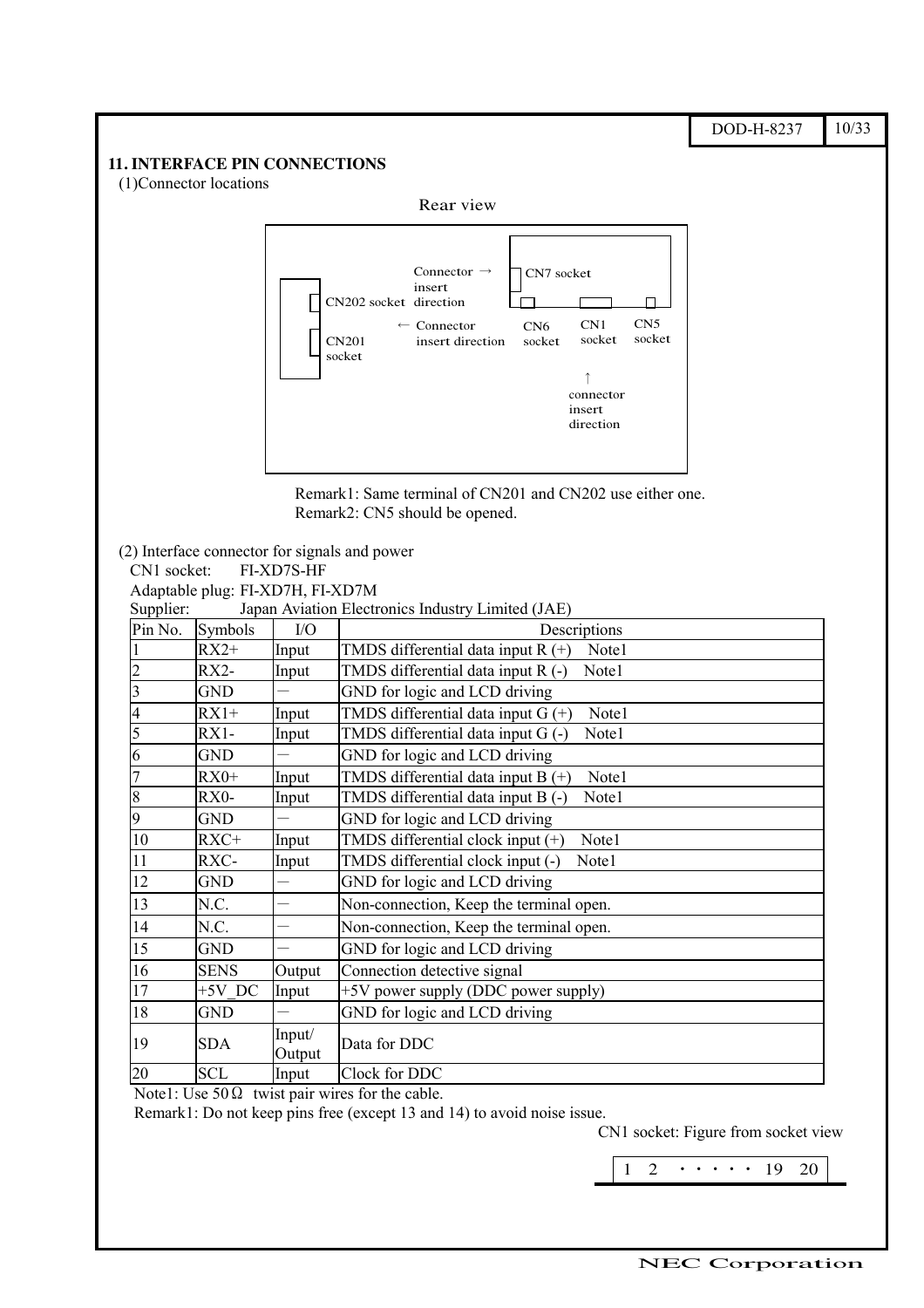DOD-H-8237 11/33

CN6 socket: IL-Z-8PL-SMTY Adaptable plug: IL-Z-8S-S125C3 Supplier: Japan Aviation Electronics Industry Limited (JAE) Pin No. Symbols I/O Descriptions **BRTH** <sup>1</sup> BRTL Input Luminance control signal, Please see (4) Luminance control. 3 GNDB  $\frac{3}{4}$  GNDB  $-$  Backlight ground  $5$  GND  $\sim$  GND for logic and LCD driving 6 VDDB<br>7 VDDB  $\overline{YDDB}$  Input Power supply for backlight +12V $\pm$ 5% 8  $|VCC|$  Input Power supply for LCD driving +12V $\pm$ 5%

CN6 socket: Figure from socket view

|--|

CN7 socket: IL-Z-11PL-SMTY Adaptable plug: IL-Z-11S-S125C3

Supplier: Japan Aviation Electronics Industry Limited (JAE)

| Pin No.      | Symbols     | $IO$   | Descriptions                                                                                                                                                                  |  |  |  |
|--------------|-------------|--------|-------------------------------------------------------------------------------------------------------------------------------------------------------------------------------|--|--|--|
|              | N.C.        |        | Non-connection, Keep the terminal open.                                                                                                                                       |  |  |  |
|              | <b>BRTL</b> | Output | Luminance control signal, Connect to CN201 Pin No.10 or CN202<br>Pin No.6                                                                                                     |  |  |  |
|              | <b>BRTH</b> | Output | Luminance control signal, Connect to CN201 Pin No.9 or CN202<br>Pin No.5                                                                                                      |  |  |  |
| <b>4</b>     | <b>BRTC</b> | Output | Backlight ON/OFF control signal<br>"H": DE signal is input to Sil851 chip.<br>"L": DE signal is no input to Sil851 chip.<br>Connect to Pin No.8 of CN201 or Pin No.4 of CN202 |  |  |  |
| 5            | N.C.        |        | Non-connection, Keep the terminal open.                                                                                                                                       |  |  |  |
| 6            | <b>GNDB</b> |        |                                                                                                                                                                               |  |  |  |
|              | <b>GNDB</b> |        | Ground for backlight, Connect to GNDB of CN201 or CN202.                                                                                                                      |  |  |  |
| 8            | <b>GNDB</b> |        |                                                                                                                                                                               |  |  |  |
| $\mathbf{Q}$ | VDDB        |        |                                                                                                                                                                               |  |  |  |
| 10           | <b>VDDB</b> | Output | 12V DC, Connect to VDDB of CN201                                                                                                                                              |  |  |  |
| 11           | VDDB        |        |                                                                                                                                                                               |  |  |  |

CN7 socket: Figure from socket view

11 10 .......3 2 1

Remark1: Do not keep pins free (except 1 and 5 of CN7) to avoid noise issue.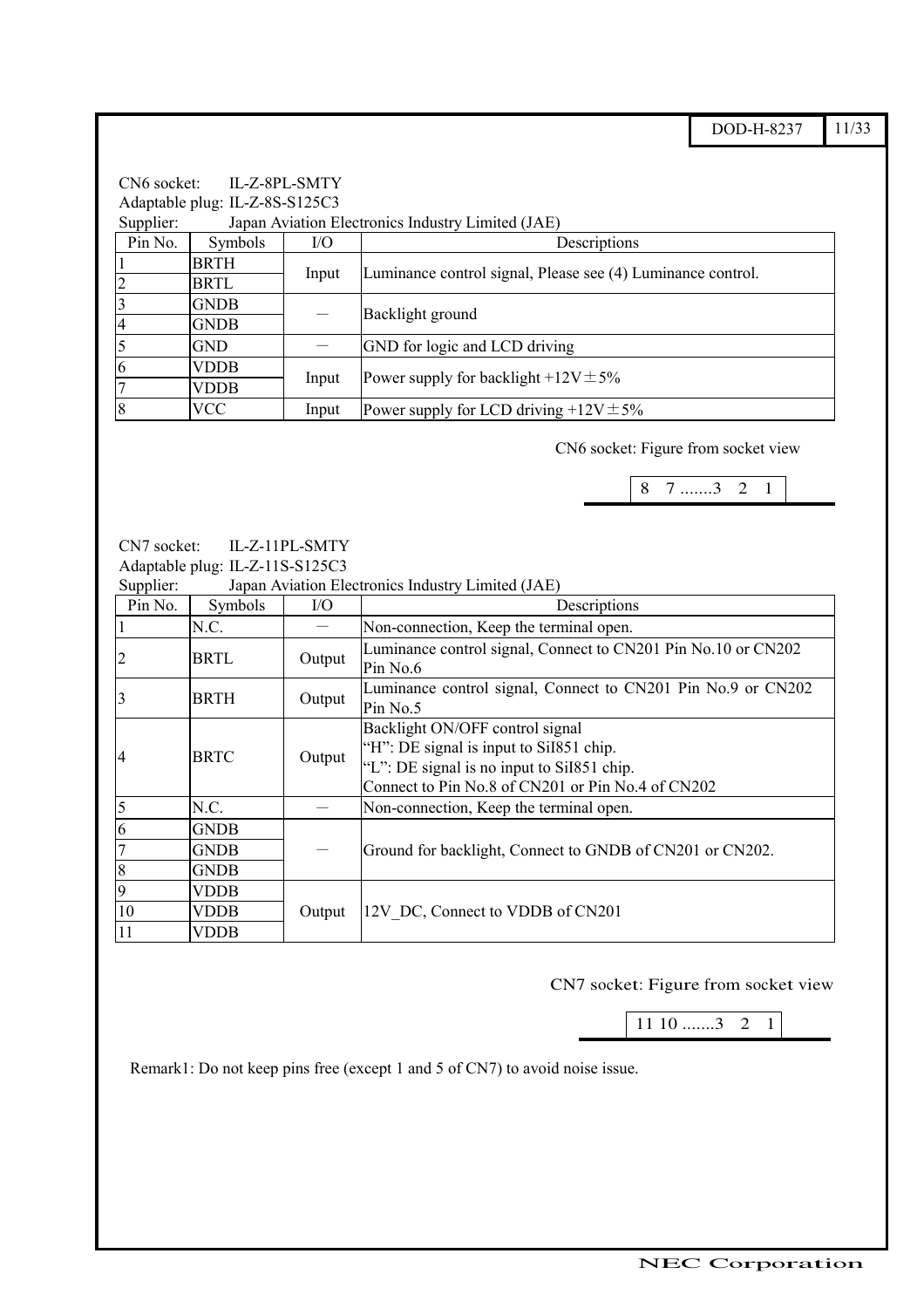DOD-H-8237 12/33

|         | (3) Connector for backlight unit                               |           |                                                                   |  |  |  |  |  |  |
|---------|----------------------------------------------------------------|-----------|-------------------------------------------------------------------|--|--|--|--|--|--|
|         | CN201 socket: IL-Z-11PL1-SMTY                                  |           |                                                                   |  |  |  |  |  |  |
|         | Adaptable plug: IL-Z-11S-S125C3                                |           |                                                                   |  |  |  |  |  |  |
|         | Japan Aviation Electronics Industry Limited (JAE)<br>Supplier: |           |                                                                   |  |  |  |  |  |  |
| Pin No. | Symbols                                                        | $\rm I/O$ | Descriptions                                                      |  |  |  |  |  |  |
|         | VDDB                                                           |           |                                                                   |  |  |  |  |  |  |
|         | VDDB                                                           | Input     | Power supply for backlight $+12V \pm 5\%$                         |  |  |  |  |  |  |
|         | VDDB                                                           |           |                                                                   |  |  |  |  |  |  |
|         | <b>GNDB</b>                                                    |           |                                                                   |  |  |  |  |  |  |
| 5       | <b>GNDB</b>                                                    |           | Ground for backlight                                              |  |  |  |  |  |  |
| 6       | <b>GNDB</b>                                                    |           |                                                                   |  |  |  |  |  |  |
|         |                                                                |           | Luminance control signal                                          |  |  |  |  |  |  |
|         | ACA                                                            | Input     | "H" or "Open": Normal luminance 100%                              |  |  |  |  |  |  |
|         |                                                                |           | $\lq\lq\lq\lq\lq\lq$<br>: Low luminance (1/2 of normal luminance) |  |  |  |  |  |  |
|         |                                                                |           | Backlight ON/OFF control signal                                   |  |  |  |  |  |  |
| 8       | <b>BRTC</b>                                                    | Input     | "H" or "Open" : Backlight ON                                      |  |  |  |  |  |  |
|         |                                                                |           | $\lq\lq\lq\lq\lq\lq$<br>: Backlight OFF                           |  |  |  |  |  |  |
| 9       | <b>BRTH</b>                                                    |           |                                                                   |  |  |  |  |  |  |
| 10      | <b>BRTL</b>                                                    | Input     | Luminance control signal, Please see (4) Luminance control.       |  |  |  |  |  |  |
| 11      | N.C.                                                           |           | Non-connection, Keep the terminal open.                           |  |  |  |  |  |  |

CN201 socket: Figure from socket view

 $\mathbf I$ 

 $11 10$  .......3 2 1

CN202 socket: IL-Z-9PL1-SMTY Adaptable plug: IL-Z-9S-S125C3

Japan Aviation Electronics Industry Limited (JAE)

ޓޓޓޓޓޓޓޓޓޓޓޓޓޓޓޓޓޓޓޓޓޓޓޓޓޓޓޓޓޓޓޓ

| $v$ uppn $v_i$ . |              |           | $J$ apart that the experimental matrix $J$ extends the $J$     |
|------------------|--------------|-----------|----------------------------------------------------------------|
| Pin No.          | Symbols      | $\rm I/O$ | Descriptions                                                   |
|                  | <b>GNDB</b>  |           | Ground for backlight                                           |
|                  | <b>GNDB</b>  |           |                                                                |
|                  |              |           | Luminance control signal                                       |
| 3                | ACA          | Input     | "H" or "Open": Normal luminance 100%                           |
|                  |              |           | $\lq\lq$ $\lq\lq$<br>: Low luminance (1/2 of normal luminance) |
|                  |              |           | Backlight ON/OFF control signal                                |
| 4                | <b>BRTC</b>  | Input     | "H" or "Open" : Backlight ON                                   |
|                  |              |           | $\lq\lq$ .<br>: Backlight OFF                                  |
| 5                | <b>BRTH</b>  |           |                                                                |
| 6                | <b>BRTL</b>  | Input     | Luminance control signal, Please see (4) Luminance control.    |
|                  | <b>BRTP</b>  |           |                                                                |
| 8                | <b>GNDB</b>  |           | Ground for backlight                                           |
| 19               | <b>PWSEL</b> |           | Select signal of PWM luminance control function                |
|                  |              | Input     | Please see (4) Luminance control.                              |

CN202 socket: Figure from socket view

9 8 .......3 2 1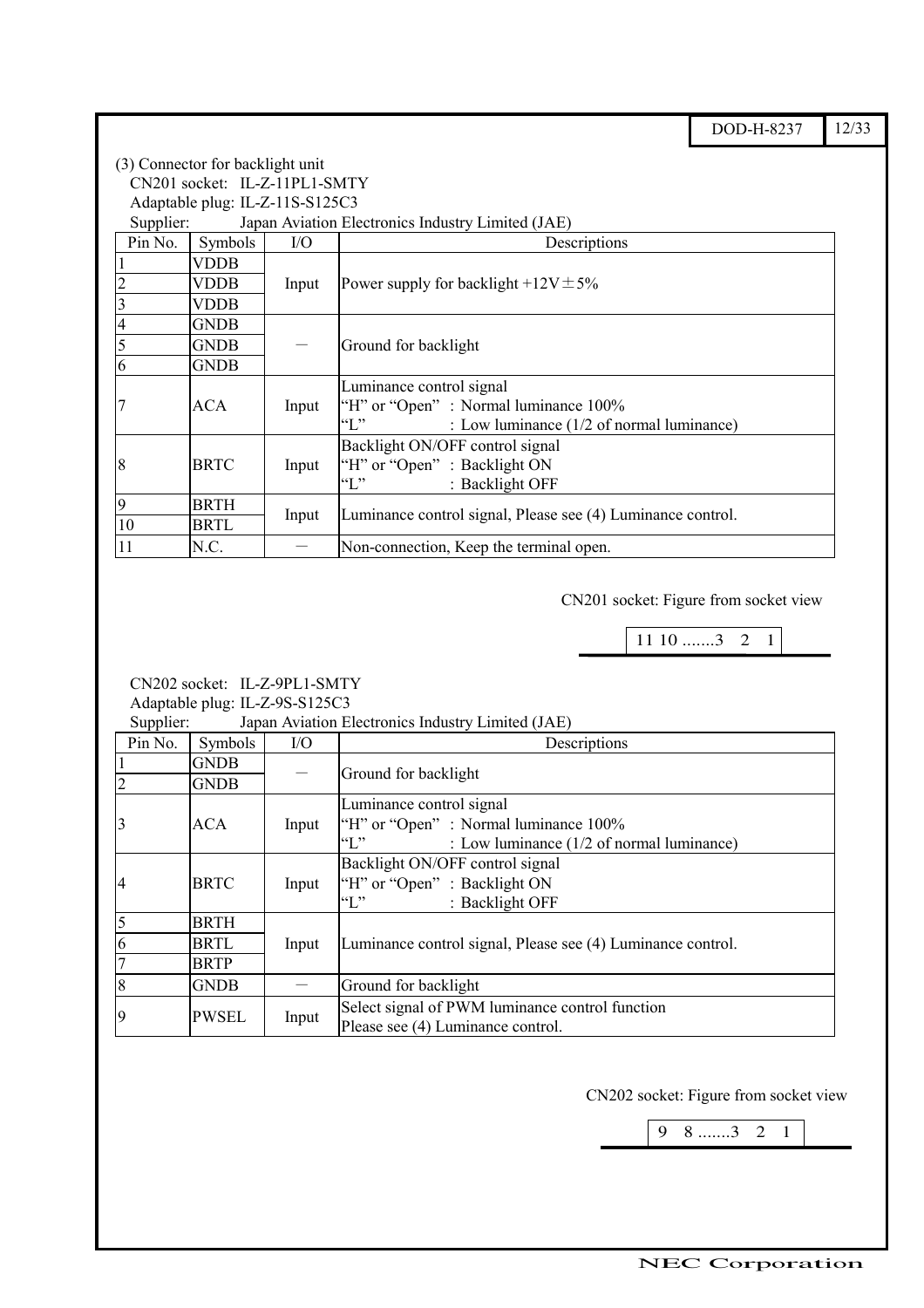DOD-H-8237 13/33

#### (4) Luminance control

ޓޓ

| Form          | <b>PWM</b>         | Voltage                               | Variable resistor                                   |
|---------------|--------------------|---------------------------------------|-----------------------------------------------------|
| How to adjust | $PWSEL="L"$        | PWSEL="H" or "Open"                   | BRTP="OPEN"<br>and                                  |
|               | <b>See OUTSIDE</b> | BRTH should be fixed to 0V to control | The variable resistor for luminance control         |
|               | <b>CONTROL</b>     | luminance by voltage. The range of    | should be 10 k $\Omega$ type, and zero point of the |
|               | <b>FOR</b>         | input voltage between BRTL and        | resistor corresponds to the minimum of              |
|               | <b>LUMINANCE</b>   | GNDB is as follows.                   | luminance.                                          |
|               |                    | Maximum luminance: $1V(100\%)$        |                                                     |
|               |                    | Minimum luminance: $0V(30\%)$         | <b>BRTL</b><br><b>BRTH</b>                          |
|               |                    |                                       |                                                     |
|               |                    |                                       | $ACA=H$                                             |
|               |                    |                                       | Maximum luminance: $R=10 k\Omega(100\%)$            |
|               |                    |                                       | Minimum luminance : $R = 0 \Omega(30\%)$            |
|               |                    |                                       | Mating variable resistor: 10 k $\Omega$             |
|               |                    |                                       | B curve, $1/10W$                                    |

#### **[OUTSIDE CONTROL FOR LUMINANCE]**

Outside control is valid, when PWSEL="L" and input signal for BRTP. Luminance can be controlled by the duty value of input signal for BRTP.

Duty=100%: luminance is maximum.

Duty=20%: luminance is minimum.

BRTC must not fix on "L" in the condition of PWSEL= "L" and BRTC ="H" or "Open". Otherwise, the inverter stops. In this case, even if BRTP pulse is input again, the backlight will not turn on. Please input power supply to the inverter again.



| Parameters    | Symbols  | Min. | Typ. | Max. | Units         | Remarks                                                             |
|---------------|----------|------|------|------|---------------|---------------------------------------------------------------------|
| Frequency     | 1/tPW    | 185  |      | 340  | Hz            | Note1                                                               |
| "L" period    | tLPW     |      |      | 50   | ms            | Note <sub>2</sub>                                                   |
| Pulse-width   | tHPW/tPW | 20   |      | 100  | $\frac{0}{0}$ | Duty=100%: Luminance is maximum.<br>Duty=20%: Luminance is minimum. |
| Luminance     | Lu       | 30   |      | 100  | $\frac{0}{0}$ |                                                                     |
|               | ViL      |      |      | 0.6  | $\mathbf{V}$  |                                                                     |
| Input voltage | ViH      | 4.5  |      |      |               |                                                                     |

Note1: Regarding set up for frequency, refer to the below method.

ޓޓޓޓޓޓޓޓޓޓޓޓޓޓޓޓޓޓޓޓޓޓޓޓޓޓޓޓޓޓޓޓ

Set up frequency = Vsync frequency  $\times$  (n+0.25) or (n+0.75)

Adopt the frequency evaluating the display quality, because the display will be disturbed depend on frequency.

Note2: The backlight is turned off with safety circuit, when "L" period of BRTP signal is input more than 50 ms.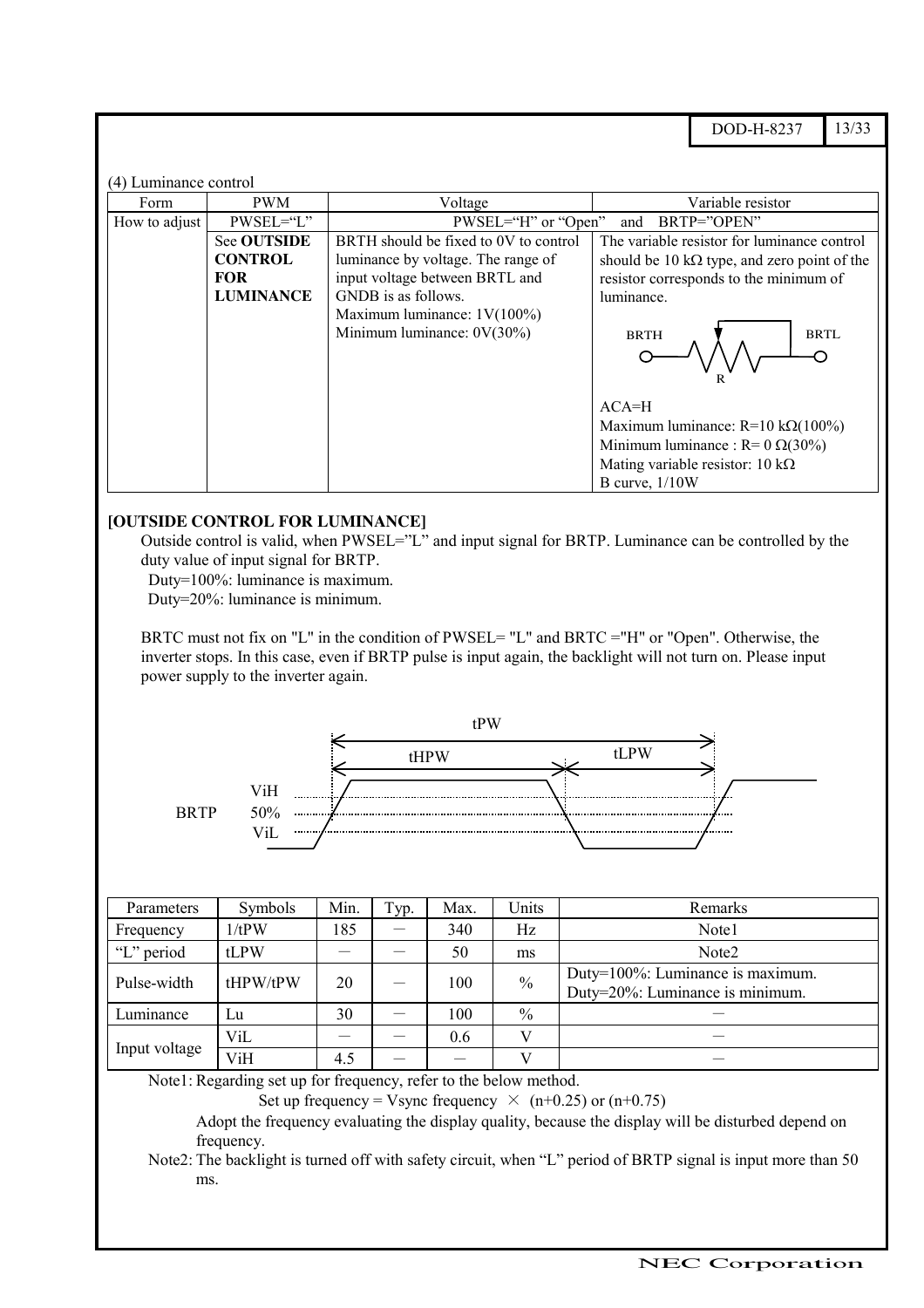

Use  $50\Omega$  twist pair wires for the cable.

Note1: These signals should be kept in the specified range of **15. INPUT SIGNAL TIMINGS**. Note2: LCD internal voltage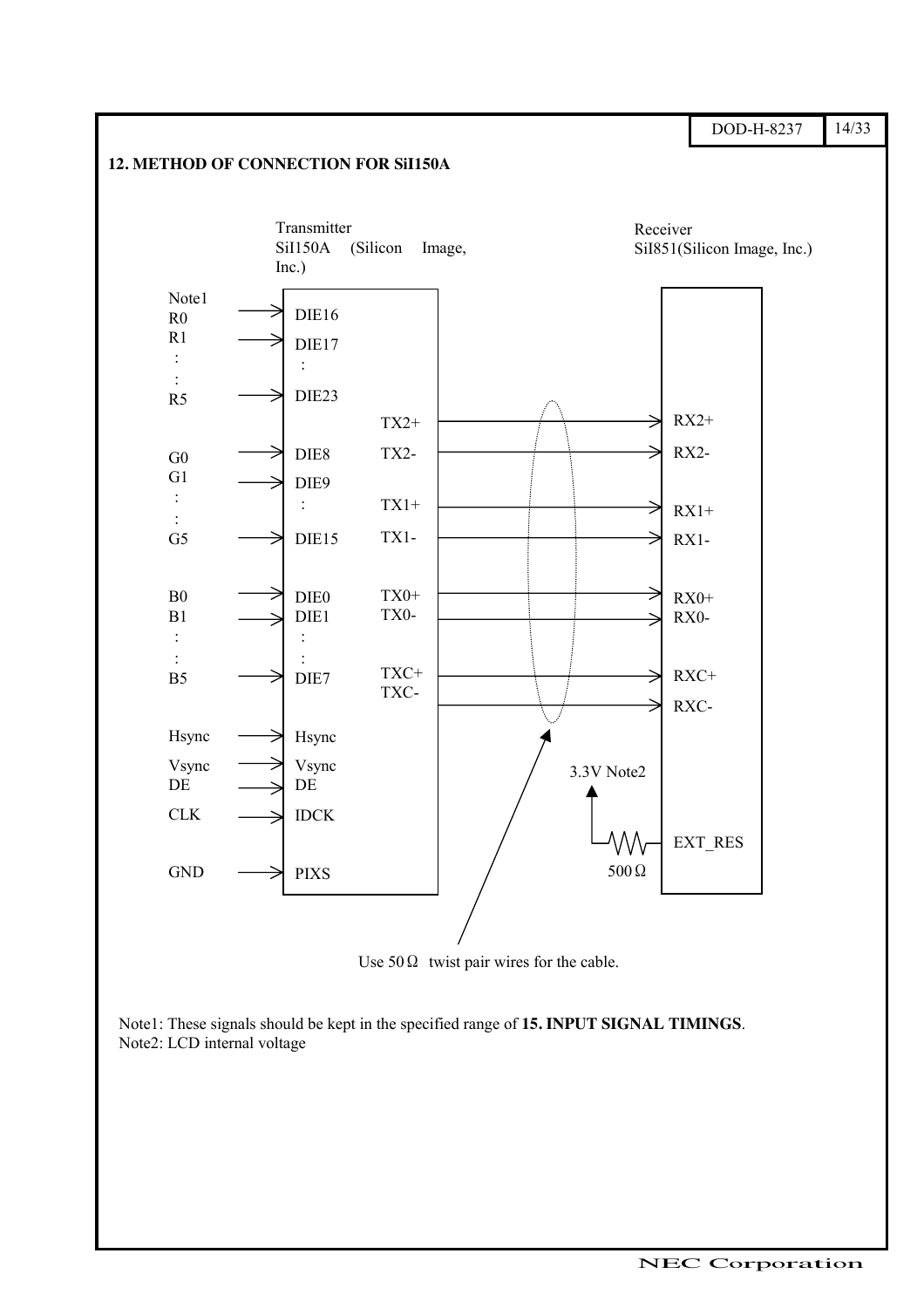DOD-H-8237 15/33

| Display colors |              |                                                                                                                                                                                                                      | Data signal(0: Low level, 1: High level)                                                                 |  |  |  |  |  |  |
|----------------|--------------|----------------------------------------------------------------------------------------------------------------------------------------------------------------------------------------------------------------------|----------------------------------------------------------------------------------------------------------|--|--|--|--|--|--|
|                |              | R5 R4 R3 R2 R1 R0<br>G5 G4 G3 G2 G1 G0                                                                                                                                                                               | B5 B4 B3 B2 B1 B0                                                                                        |  |  |  |  |  |  |
|                | <b>Black</b> | $\overline{0}$<br>$\overline{0}$<br>$\mathbf{0}$<br>$\overline{0}$<br>$\overline{0}$<br>$\overline{0}$<br>$\overline{0}$<br>$\overline{0}$<br>$\overline{0}$<br>$\overline{0}$<br>$\overline{O}$<br>$\mathbf{O}$     | $\mathbf{O}$<br>$\overline{0}$<br>$\overline{0}$<br>$\overline{0}$<br>$\overline{0}$<br>$\mathbf{O}$     |  |  |  |  |  |  |
|                | Blue         | $\overline{0}$<br>$\overline{0}$<br>$\overline{0}$<br>$\overline{O}$<br>$\overline{0}$<br>$\overline{O}$<br>$\Omega$<br>$\mathbf{0}$<br>$\Omega$<br>$\Omega$<br>$\Omega$<br>0                                        | 1<br>1<br>1<br>1<br>1<br>1                                                                               |  |  |  |  |  |  |
|                | Red          | 1<br>$\mathbf{1}$<br>1<br>1<br>1<br>$\overline{0}$<br>$\overline{0}$<br>1<br>$\Omega$<br>$\overline{0}$<br>$\overline{0}$<br>$\overline{0}$                                                                          | $\overline{O}$<br>$\overline{O}$<br>$\overline{O}$<br>$\overline{0}$<br>$\overline{0}$<br>$\overline{0}$ |  |  |  |  |  |  |
| <b>Basic</b>   | Magenta      | $\mathbf{1}$<br>1<br>$\mathbf{1}$<br>1<br>$\mathbf{1}$<br>$\mathbf{1}$<br>$\overline{0}$<br>$\overline{0}$<br>$\overline{0}$<br>$\Omega$<br>$\overline{0}$<br>$\overline{0}$                                         | $\mathbf{1}$<br>$\mathbf{1}$<br>$\mathbf{1}$<br>1<br>1<br>1                                              |  |  |  |  |  |  |
| colors         | Green        | $\overline{O}$<br>$\overline{0}$<br>$\overline{O}$<br>$\overline{0}$<br>$\overline{O}$<br>1<br>$\mathbf{1}$<br>$\mathbf{1}$<br>$\overline{0}$<br>1<br>1<br>1                                                         | $\overline{O}$<br>$\overline{O}$<br>$\overline{O}$<br>$\overline{0}$<br>$\overline{O}$<br>$\overline{0}$ |  |  |  |  |  |  |
|                | Cyan         | $\overline{0}$<br>$\overline{0}$<br>$\overline{0}$<br>$\overline{O}$<br>$\overline{0}$<br>1<br>1<br>1<br>1<br>1<br>$\Omega$<br>1                                                                                     | $\mathbf 1$<br>1<br>1<br>1<br>1<br>1                                                                     |  |  |  |  |  |  |
|                | Yellow       | $\mathbf{1}$<br>1<br>1<br>$\mathbf{1}$<br>1<br>1<br>$\mathbf 1$<br>1<br>1<br>1<br>1<br>1                                                                                                                             | $\overline{0}$<br>$\overline{O}$<br>$\overline{0}$<br>$\overline{0}$<br>$\overline{0}$<br>$\Omega$       |  |  |  |  |  |  |
|                | White        | 1<br>1<br>$\mathbf 1$<br>$\mathbf 1$<br>1<br>1<br>1<br>$\mathbf 1$<br>1<br>$\mathbf 1$<br>$\mathbf 1$<br>1                                                                                                           | 1<br>1<br>$\mathbf 1$<br>1<br>1<br>1                                                                     |  |  |  |  |  |  |
|                | <b>Black</b> | $\overline{O}$<br>$\overline{O}$<br>$\overline{O}$<br>$\overline{O}$<br>$\overline{O}$<br>$\overline{O}$<br>$\overline{0}$<br>$\overline{0}$<br>$\overline{O}$<br>$\overline{O}$<br>$\overline{0}$<br>$\overline{O}$ | $\overline{O}$<br>$\overline{O}$<br>$\overline{O}$<br>$\overline{O}$<br>$\overline{0}$<br>$\overline{O}$ |  |  |  |  |  |  |
|                |              | $\overline{0}$<br>$\overline{O}$<br>$\overline{0}$<br>$\overline{0}$<br>$\overline{0}$<br>$\overline{O}$<br>$\mathbf{1}$<br>$\overline{O}$<br>$\overline{0}$<br>$\overline{0}$<br>$\overline{0}$<br>$\overline{0}$   | $\overline{O}$<br>$\overline{0}$<br>$\overline{O}$<br>$\overline{0}$<br>$\overline{0}$<br>$\overline{O}$ |  |  |  |  |  |  |
|                | dark         | $\overline{0}$<br>$\overline{0}$<br>$\overline{0}$<br>$\mathbf{1}$<br>$\overline{0}$<br>$\overline{0}$<br>$\overline{O}$<br>$\overline{0}$<br>$\overline{O}$<br>$\overline{0}$<br>$\overline{0}$<br>$\overline{0}$   | $\overline{0}$<br>$\overline{0}$<br>$\overline{O}$<br>$\overline{0}$<br>$\overline{0}$<br>$\overline{0}$ |  |  |  |  |  |  |
| Red            |              |                                                                                                                                                                                                                      |                                                                                                          |  |  |  |  |  |  |
| grayscale      |              |                                                                                                                                                                                                                      |                                                                                                          |  |  |  |  |  |  |
|                | bright       | $\overline{0}$<br>$\overline{0}$<br>$\overline{0}$<br>1<br>1<br>1<br>$\mathbf{0}$<br>1<br>$\Omega$<br>$\overline{0}$<br>$\overline{0}$<br>1                                                                          | $\overline{0}$<br>$\theta$<br>$\overline{0}$<br>$\overline{0}$<br>$\Omega$<br>$\overline{0}$             |  |  |  |  |  |  |
|                |              | $\mathbf{1}$<br>$\mathbf{1}$<br>$\mathbf{1}$<br>$\mathbf{1}$<br>$\mathbf{1}$<br>$\overline{0}$<br>$\overline{0}$<br>$\overline{0}$<br>$\overline{0}$<br>$\overline{0}$<br>$\overline{0}$<br>$\overline{0}$           | $\overline{0}$<br>$\overline{0}$<br>$\overline{O}$<br>$\overline{0}$<br>$\overline{0}$<br>$\overline{0}$ |  |  |  |  |  |  |
|                | Red          | $\mathbf{1}$<br>$\mathbf 1$<br>$\mathbf 1$<br>$\mathbf 1$<br>$\mathbf{1}$<br>1<br>$\mathbf{O}$<br>$\mathbf{O}$<br>$\overline{0}$<br>$\mathbf{O}$<br>$\mathbf{O}$<br>$\mathbf{O}$                                     | $\mathbf{O}$<br>$\mathbf{O}$<br>$\mathbf{O}$<br>$\mathbf{O}$<br>$\mathbf{O}$<br>$\mathbf{0}$             |  |  |  |  |  |  |
|                | <b>Black</b> | $\overline{0}$<br>$\overline{0}$<br>$\overline{0}$<br>$\overline{0}$<br>$\overline{0}$<br>$\overline{O}$<br>$\overline{0}$<br>$\overline{O}$<br>$\overline{O}$<br>$\overline{O}$<br>$\overline{O}$<br>$\overline{0}$ | $\overline{0}$<br>$\overline{O}$<br>$\overline{O}$<br>$\overline{O}$<br>$\overline{0}$<br>$\overline{0}$ |  |  |  |  |  |  |
|                |              | $\overline{0}$<br>$\overline{0}$<br>$\overline{O}$<br>$\overline{0}$<br>$\overline{0}$<br>$\mathbf{1}$<br>$\overline{0}$<br>$\overline{0}$<br>$\overline{0}$<br>$\overline{0}$<br>$\overline{0}$<br>$\Omega$         | $\overline{0}$<br>$\overline{O}$<br>$\overline{0}$<br>$\overline{0}$<br>$\overline{0}$<br>$\overline{O}$ |  |  |  |  |  |  |
|                | dark         | $\overline{O}$<br>$\Omega$<br>$\overline{0}$<br>$\Omega$<br>1<br>$\overline{O}$<br>$\overline{0}$<br>$\overline{0}$<br>$\Omega$<br>$\Omega$<br>$\Omega$<br>$\overline{0}$                                            | $\overline{O}$<br>$\overline{O}$<br>$\overline{0}$<br>$\Omega$<br>$\overline{0}$<br>$\overline{0}$       |  |  |  |  |  |  |
| Green          |              |                                                                                                                                                                                                                      |                                                                                                          |  |  |  |  |  |  |
| grayscale      |              |                                                                                                                                                                                                                      |                                                                                                          |  |  |  |  |  |  |
|                | bright       | $\overline{0}$<br>$\overline{0}$<br>$\overline{0}$<br>$\overline{0}$<br>1<br>1<br>1<br>$\overline{0}$<br>1<br>0<br>0<br>1                                                                                            | $\overline{0}$<br>$\overline{0}$<br>0<br>$\overline{0}$<br>$\Omega$<br>$\overline{0}$                    |  |  |  |  |  |  |
|                |              | $\overline{0}$<br>$\overline{0}$<br>$\overline{0}$<br>$\overline{O}$<br>$\mathbf{1}$<br>$\mathbf{1}$<br>$\mathbf{1}$<br>$\overline{0}$<br>$\overline{0}$<br>1<br>1<br>$\Omega$                                       | $\overline{0}$<br>$\overline{O}$<br>$\overline{0}$<br>$\overline{0}$<br>$\overline{0}$<br>$\overline{0}$ |  |  |  |  |  |  |
|                | Green        | $\mathbf{1}$<br>$\mathbf{O}$<br>$\overline{O}$<br>1<br>1<br>$\mathbf 1$<br>$\mathbf 1$<br>$\mathbf 1$<br>0<br>$\mathbf{0}$<br>$\mathbf{0}$<br>$\mathbf{0}$                                                           | $\mathbf{O}$<br>$\mathbf{0}$<br>$\mathbf{0}$<br>$\mathbf{O}$<br>$\mathbf{0}$<br>$\mathbf{0}$             |  |  |  |  |  |  |
|                | <b>Black</b> | $\overline{0}$<br>$\overline{0}$<br>$\overline{O}$<br>$\overline{0}$<br>$\overline{O}$<br>$\overline{O}$<br>$\overline{0}$<br>$\overline{O}$<br>$\overline{0}$<br>$\overline{0}$<br>$\overline{0}$<br>$\overline{0}$ | $\overline{O}$<br>$\overline{O}$<br>$\overline{O}$<br>$\overline{0}$<br>$\overline{0}$<br>$\overline{0}$ |  |  |  |  |  |  |
|                |              | $\overline{0}$<br>$\overline{0}$<br>$\overline{0}$<br>$\overline{0}$<br>$\overline{0}$<br>$\overline{O}$<br>$\overline{0}$<br>$\overline{0}$<br>$\overline{0}$<br>$\overline{0}$<br>$\overline{O}$<br>$\overline{0}$ | $\overline{O}$<br>$\overline{O}$<br>$\overline{0}$<br>$\mathbf{1}$<br>$\overline{0}$<br>$\overline{0}$   |  |  |  |  |  |  |
|                | dark         | $\overline{0}$<br>$\overline{0}$<br>$\Omega$<br>$\overline{0}$<br>$\overline{0}$<br>$\overline{0}$<br>$\Omega$<br>$\Omega$<br>$\overline{0}$<br>$\Omega$<br>$\Omega$<br>$\Omega$                                     | $\Omega$<br>$\overline{0}$<br>$\overline{0}$<br>$\overline{0}$<br>1<br>$\overline{0}$                    |  |  |  |  |  |  |
| Blue           |              |                                                                                                                                                                                                                      |                                                                                                          |  |  |  |  |  |  |
| grayscale      |              |                                                                                                                                                                                                                      |                                                                                                          |  |  |  |  |  |  |
|                | bright       | $\overline{0}$<br>$\overline{0}$<br>$\mathbf{0}$<br>$\overline{0}$<br>$\overline{0}$<br>$\overline{0}$<br>$\overline{0}$<br>$\overline{0}$<br>$\overline{0}$<br>$\overline{0}$<br>0<br>$\Omega$                      | 1<br>1<br>1<br>1<br>1<br>0                                                                               |  |  |  |  |  |  |
|                |              | $\overline{0}$<br>$\overline{0}$<br>$\overline{0}$<br>$\overline{0}$<br>$\overline{0}$<br>$\mathbf{0}$<br>$\overline{O}$<br>$\overline{O}$<br>$\overline{0}$<br>$\overline{0}$<br>$\overline{0}$<br>$\overline{0}$   | 1<br>$\mathbf{1}$<br>$\mathbf{1}$<br>$\mathbf{1}$<br>1<br>$\mathbf{O}$                                   |  |  |  |  |  |  |
|                | Blue         | $\overline{0}$<br>$\overline{0}$<br>$\overline{0}$<br>$\overline{0}$<br>$\overline{0}$<br>$\overline{0}$<br>$\overline{0}$<br>$\overline{0}$<br>$\Omega$<br>$\Omega$<br>$\Omega$<br>$\Omega$                         | 1<br>1<br>1<br>1<br>1<br>1                                                                               |  |  |  |  |  |  |

### **13. DISPLAY COLORS vs INPUT DATA SIGNALS**

Note1: Colors are developed in combination with 6-bit signals (64 steps in grayscale) of each primary red, green, and blue color. This process can result in up to  $262,144$  ( $64 \times 64 \times 64$ ) colors.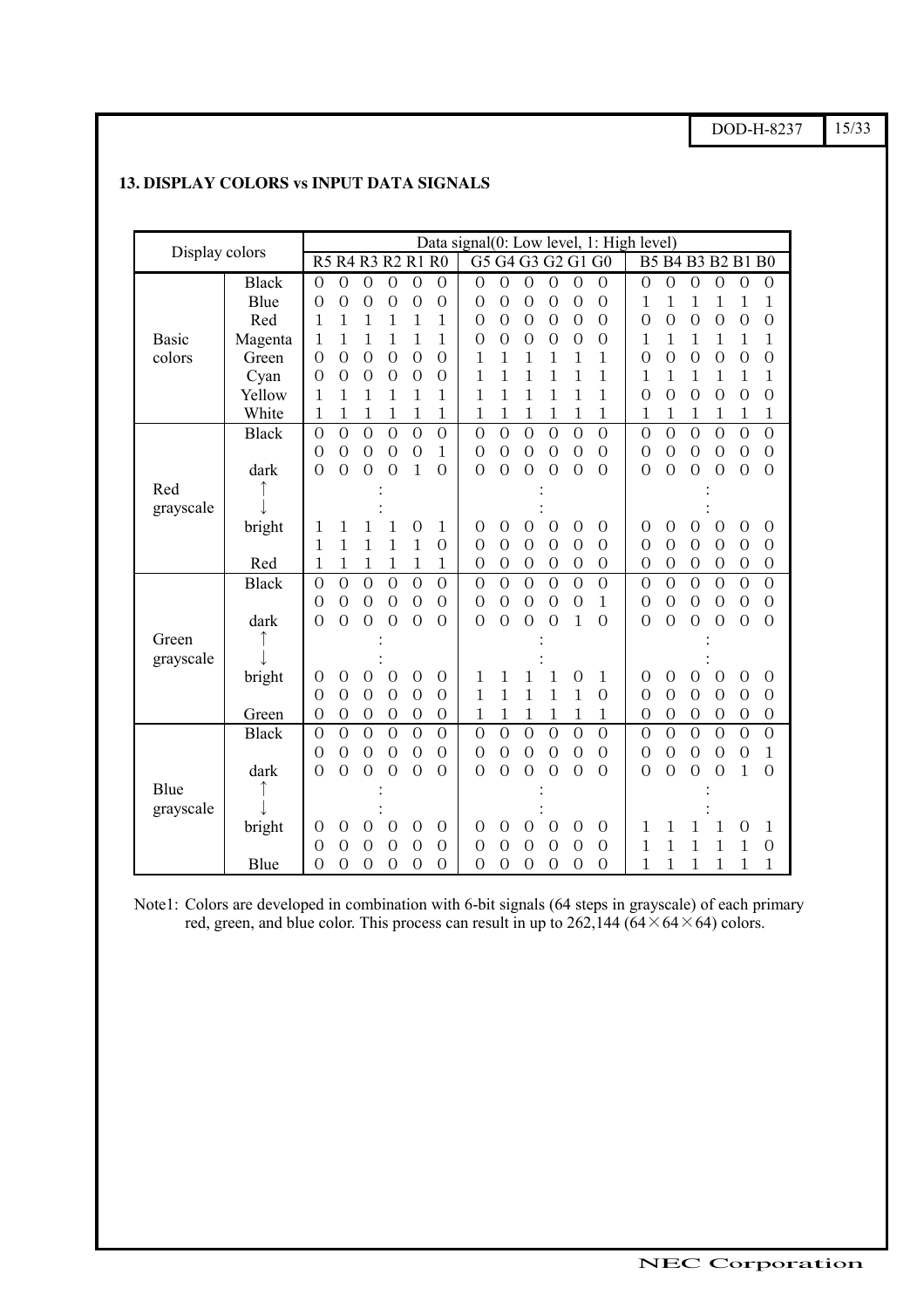#### **14. EXPANSION FUNCTIONS**

Expansion mode is a function to expand screen. For example, VGA signal has  $640 \times 480$  pixels. But, if the display data can expanded to 1.6 times vertically and horizontally, VGA screen image can be displayed fully on the screen of XGA resolution.

This LCD module has the function that expands vertical direction as shown in 7.9 (1). And expanding horizontal direction is possible by setting input CLK frequency equivalent to the magnification. It is necessary to make this CLK outside of this LCD module.

Please adopt this mode after evaluating display quality, because the appearance in expansion mode is happened to be relatively bad in some cases.

| Input       | Number of         | Magnification |            |  |  |  |  |
|-------------|-------------------|---------------|------------|--|--|--|--|
| display     | pixels            | Vertical      | Horizontal |  |  |  |  |
| <b>XGA</b>  | $1024 \times 768$ |               |            |  |  |  |  |
| <b>SVGA</b> | $800\times600$    | 1.28          | .28        |  |  |  |  |
| VGA         | $640\times480$    | $\cdot$       |            |  |  |  |  |

The followings show display magnifications for each mode.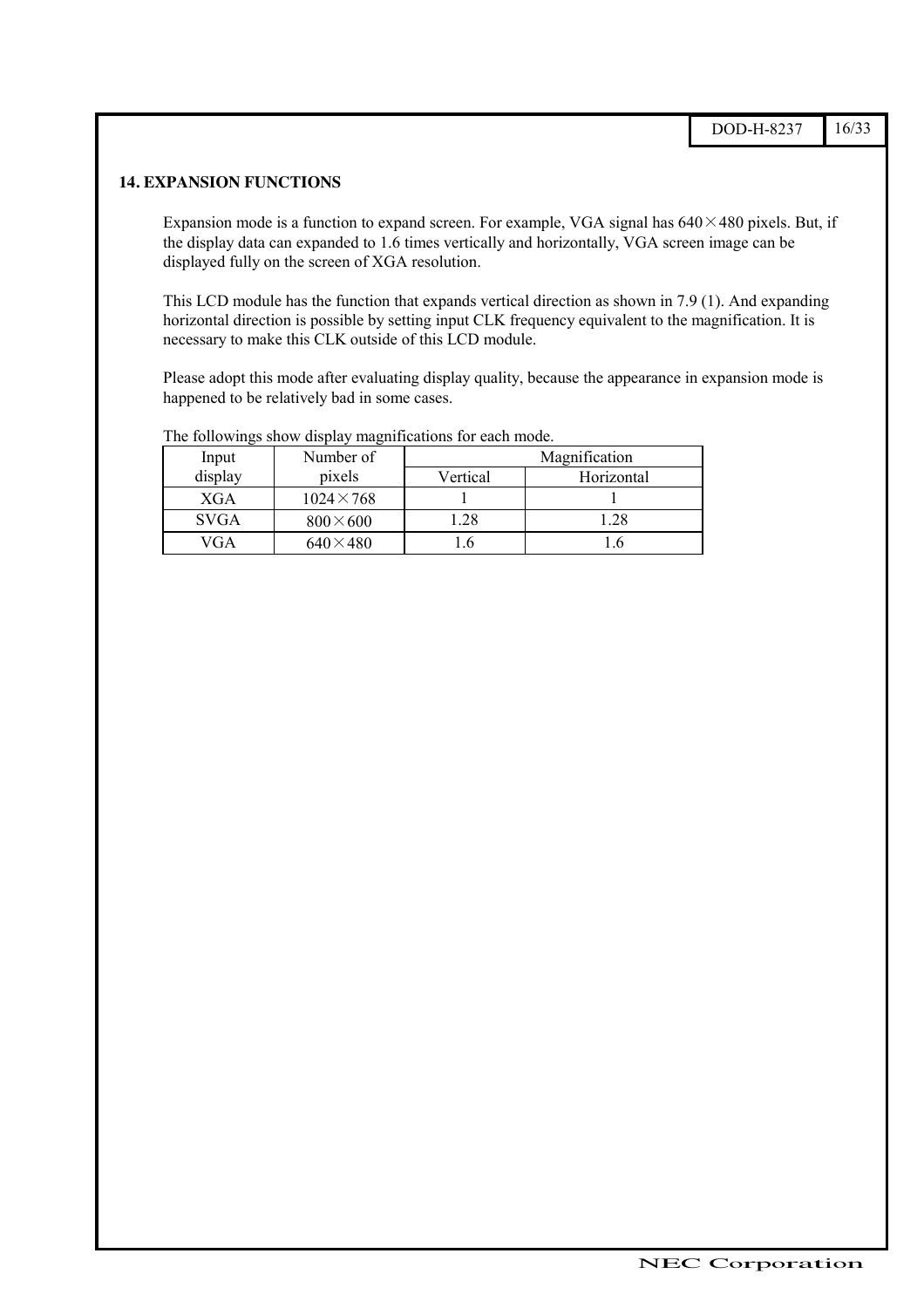DOD-H-8237 17/33

# **15. INPUT SIGNAL TIMINGS**

(1) Input signal specifications for LCD controller

XGA mode

|             | Parameters         | Symbols               | Min.   | Typ.           | Max.                     | Unit                            | Remarks          |  |
|-------------|--------------------|-----------------------|--------|----------------|--------------------------|---------------------------------|------------------|--|
| <b>CLK</b>  | Frequency          | 1/tc                  |        | 65.0<br>15.385 |                          | <b>MHz</b><br>ns                |                  |  |
|             | Rise, fall         | tcrf                  |        |                |                          | ns                              |                  |  |
|             | Duty               | tch/tc                | Note1  |                |                          |                                 |                  |  |
| Hsync       | Period             | th                    |        | 20.676         |                          | $\mu$ s                         | 48.363kHz (Typ.) |  |
|             |                    |                       |        | 1344           |                          | <b>CLK</b>                      |                  |  |
|             | Display period     | thd                   |        | 1024           |                          | <b>CLK</b>                      |                  |  |
|             | Front-porch        | thf                   |        | 24             | $\overline{\phantom{0}}$ | <b>CLK</b>                      |                  |  |
|             | Pulse width        | thp $*$               |        | 136            |                          | <b>CLK</b>                      |                  |  |
|             | Back-porch         | thb <sup>*</sup>      |        | 160            |                          | <b>CLK</b>                      |                  |  |
|             | $*$ thp + thb      |                       |        | 296            |                          | CLK                             |                  |  |
|             | Hsync-CLK timing   | ths                   |        |                |                          | ns                              |                  |  |
|             | CLK-Hsync timing   | thh                   |        |                | ns                       |                                 |                  |  |
|             | DE-CLK timing      | tes                   |        | Note1          | ns                       |                                 |                  |  |
|             | CLK-DE timing      | teh                   |        |                |                          | ns                              |                  |  |
|             | Rise, fall         | thrf                  |        |                |                          | ns                              |                  |  |
| Vsync       | Period             | tv                    |        | 16.666<br>806  |                          | ms<br>$\boldsymbol{\mathrm{H}}$ | 60.004Hz (Typ.)  |  |
|             | Display period     | tvd                   |        | 768            |                          | H                               |                  |  |
|             | Front-porch        | tvf                   |        | $\overline{3}$ |                          | H                               |                  |  |
|             | Pulse width        | $\frac{1}{2}$         |        | 6              |                          | $\boldsymbol{\mathrm{H}}$       |                  |  |
|             | Back-porch         | tvb $\overline{\ast}$ |        | 29             |                          | $\rm H$                         |                  |  |
|             | $*$ tvp + tvb      |                       |        | 35             | $\overline{\phantom{0}}$ | $\boldsymbol{\mathrm{H}}$       |                  |  |
|             | Vsync-Hsync timing | tvs                   |        |                |                          | <b>CLK</b>                      |                  |  |
|             | Hsync-Vsync timing | tvh                   |        |                |                          | <b>CLK</b>                      |                  |  |
|             | Rise, fall<br>tvrf |                       | Note 1 |                |                          | ns                              |                  |  |
| <b>DATA</b> | DATA-CLK (Set up)  | tds                   |        |                |                          | ns                              |                  |  |
|             | CLK-DATA (Hold)    | tdh                   |        |                | ns                       |                                 |                  |  |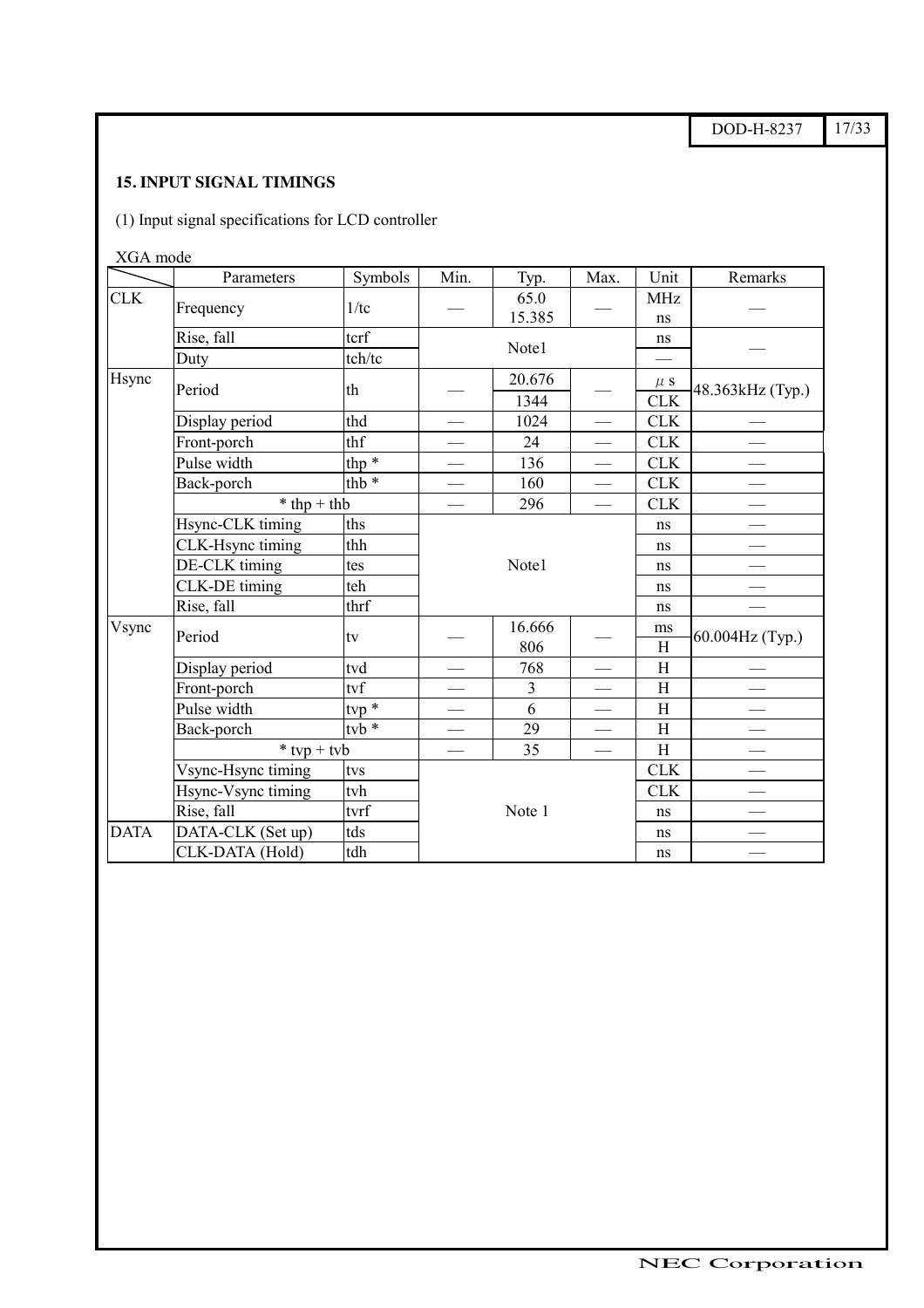DOD-H-8237 18/33

| SVGA mode   |                         |                       |                          |                |                                 |                       |                  |
|-------------|-------------------------|-----------------------|--------------------------|----------------|---------------------------------|-----------------------|------------------|
|             | Parameters              | Symbols               | Min.                     | Typ.           | Max.                            | Unit                  | Remarks          |
| <b>CLK</b>  | Frequency               | 1/tc                  |                          | 40.0<br>25.0   |                                 | <b>MHz</b>            |                  |
|             | Rise, fall              | tcrf                  |                          |                |                                 | ns                    |                  |
|             | Duty                    | tch/tc                | Note 1                   |                |                                 |                       |                  |
| Hsync       | Period                  | th                    | 26.399<br>1058           |                |                                 | $\mu$ S<br><b>CLK</b> | 37.897kHz (Typ.) |
|             | Display period          | thd                   |                          | 800            |                                 | <b>CLK</b>            |                  |
|             | Front-porch             | thf                   |                          | 40             |                                 | CLK                   |                  |
|             | Pulse width             | thp $\overline{\ast}$ | $\overline{\phantom{0}}$ | 128            |                                 | <b>CLK</b>            |                  |
|             | Back-porch              | thb <sup>*</sup>      | $\overline{\phantom{0}}$ | 88             | $\overline{\phantom{0}}$        | CLK                   |                  |
|             | $*$ thp + thb           |                       |                          | 216            |                                 | <b>CLK</b>            |                  |
|             | Hsync-CLK timing<br>ths |                       |                          |                |                                 | ns                    |                  |
|             | CLK-Hsync timing        | thh                   |                          |                |                                 | ns                    |                  |
|             | DE-CLK timing           | tes                   |                          | Note 1         |                                 | ns                    |                  |
|             | CLK-DE timing           | teh                   |                          |                |                                 | ns                    |                  |
|             | Rise, fall              | thrf                  |                          |                | ns                              |                       |                  |
| Vsync       | Period                  | tv                    |                          | 16.579<br>628  |                                 | ms<br>H               | 60.317Hz (Typ.)  |
|             | Display period          | tvd                   |                          | 600            |                                 | H                     |                  |
|             | Front-porch             | tvf                   |                          | $\mathbf{1}$   |                                 | H                     |                  |
|             | Pulse width             | ${tvp}$ *             |                          | $\overline{4}$ | $\overbrace{\qquad \qquad }^{}$ | H                     |                  |
|             | Back-porch              | $t\nabla b$ $*$       |                          | 23             |                                 | H                     |                  |
|             | $*$ typ + tyb           |                       |                          | 27             |                                 | H                     |                  |
|             | Vsync-Hsync timing      | tvs                   |                          |                |                                 | <b>CLK</b>            |                  |
|             | Hsync-Vsync timing      | tvh                   |                          |                | <b>CLK</b>                      |                       |                  |
|             | Rise, fall              | tvrf                  | Note 1                   |                |                                 | ns                    |                  |
| <b>DATA</b> | DATA-CLK (Set up)       | tds                   |                          |                |                                 | ns                    |                  |
|             | CLK-DATA (Hold)         | tdh                   |                          |                |                                 | ns                    |                  |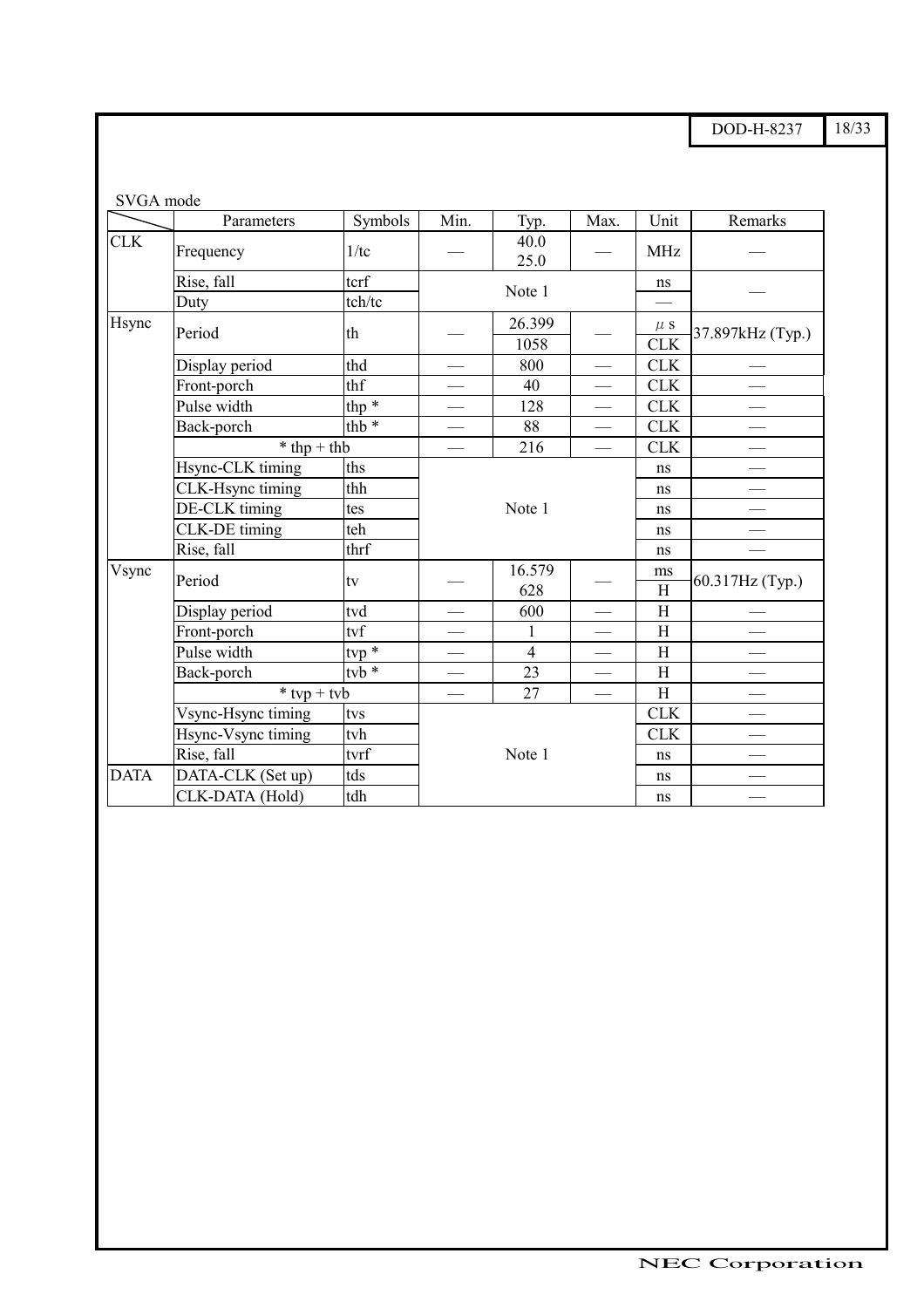DOD-H-8237 19/33

| VGA mode    |                      |               |                          |                  |                          |                       |                  |
|-------------|----------------------|---------------|--------------------------|------------------|--------------------------|-----------------------|------------------|
|             | Parameters           | Symbols       | Min.                     | Typ.             | Max.                     | Unit                  | Remarks          |
| <b>CLK</b>  | Frequency            | 1/tc          |                          | 25.175<br>39.721 |                          | <b>MHz</b>            |                  |
|             | Rise, fall           | tcrf          |                          |                  |                          | ns                    |                  |
|             | Duty                 | tch/tc        |                          | Note1            |                          |                       |                  |
| Hsync       | Period               | th            |                          | 31.777<br>800    |                          | $\mu$ S<br><b>CLK</b> | 31.469kHz (Typ.) |
|             | Display period       | thd           |                          | 640              |                          | <b>CLK</b>            |                  |
|             | Front-porch          | thf           |                          | 16               | $\overline{\phantom{0}}$ | <b>CLK</b>            |                  |
|             | Pulse width          | thp $*$       |                          | 96               |                          | CLK                   |                  |
|             | Back-porch           | thb $*$       |                          | 48               | $\overline{\phantom{0}}$ | <b>CLK</b>            |                  |
|             | $*$ thp + thb        |               |                          | 144              |                          | <b>CLK</b>            |                  |
|             | Hsync-CLK timing     | ths           |                          |                  |                          | ns                    |                  |
|             | CLK-Hsync timing     | thh           |                          |                  | ns                       |                       |                  |
|             | DE-CLK timing        | tes           |                          | Note1            | ns                       |                       |                  |
|             | <b>CLK-DE</b> timing | teh           |                          |                  |                          | ns                    |                  |
|             | Rise, fall           | thrf          |                          |                  | ns                       |                       |                  |
| Vsync       | Period               | tv            |                          | 16.683           |                          | ms                    | 59.940Hz (Typ.)  |
|             |                      |               |                          | 525              | $\overline{\phantom{0}}$ | H                     |                  |
|             | Display period       | tvd           |                          | 480              |                          | H                     |                  |
|             | Front-porch          | tvf           |                          | 10               |                          | H                     |                  |
|             | Pulse width          | $typ *$       |                          | $\overline{2}$   |                          | H                     |                  |
|             | Back-porch           | $t\nabla b *$ |                          | 33               |                          | H                     |                  |
|             | $*$ typ + tyb        |               | $\overline{\phantom{0}}$ | 35               |                          | H                     |                  |
|             | Vsync-Hsync timing   | tvs           |                          |                  |                          | <b>CLK</b>            |                  |
|             | Hsync-Vsync timing   | tvh           |                          |                  | <b>CLK</b>               |                       |                  |
|             | Rise, fall           | tvrf          |                          | Note1            |                          | ns                    |                  |
| <b>DATA</b> | DATA-CLK (Set up)    | tds           |                          |                  | ns                       |                       |                  |
|             | CLK-DATA (Hold)      | tdh           |                          |                  | ns                       |                       |                  |

Remark1:These values are in the timing standard of SiI150A.

ޓޓޓޓޓޓޓޓޓޓޓޓޓޓޓޓޓޓޓޓޓޓޓޓޓޓޓޓޓޓޓޓ

Timing standard prescribes in the input of TMDS transmitter.

The product equivalent to SiI150A (Silicon Image, Inc.) is recommended to the input of LVDS transmitter.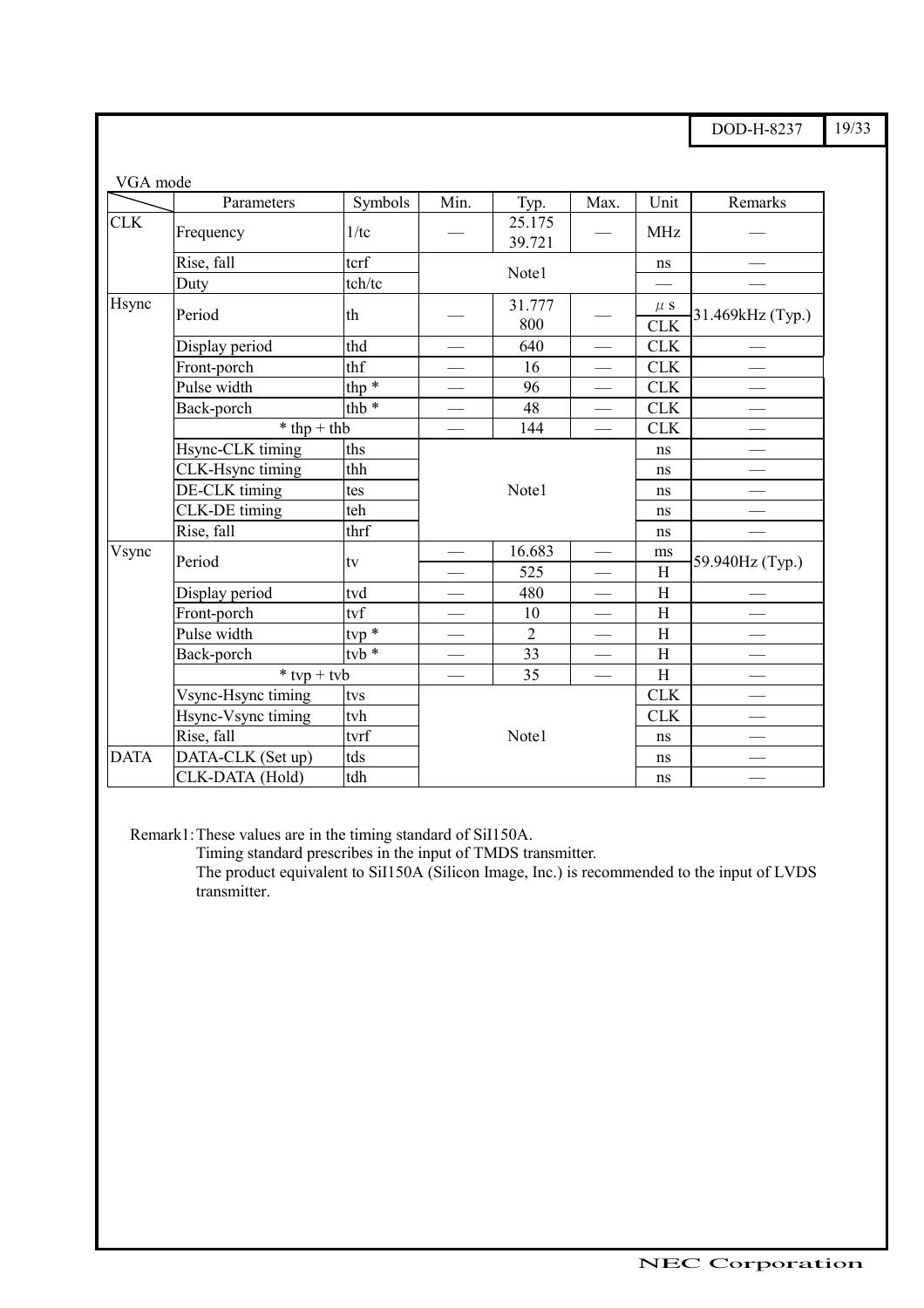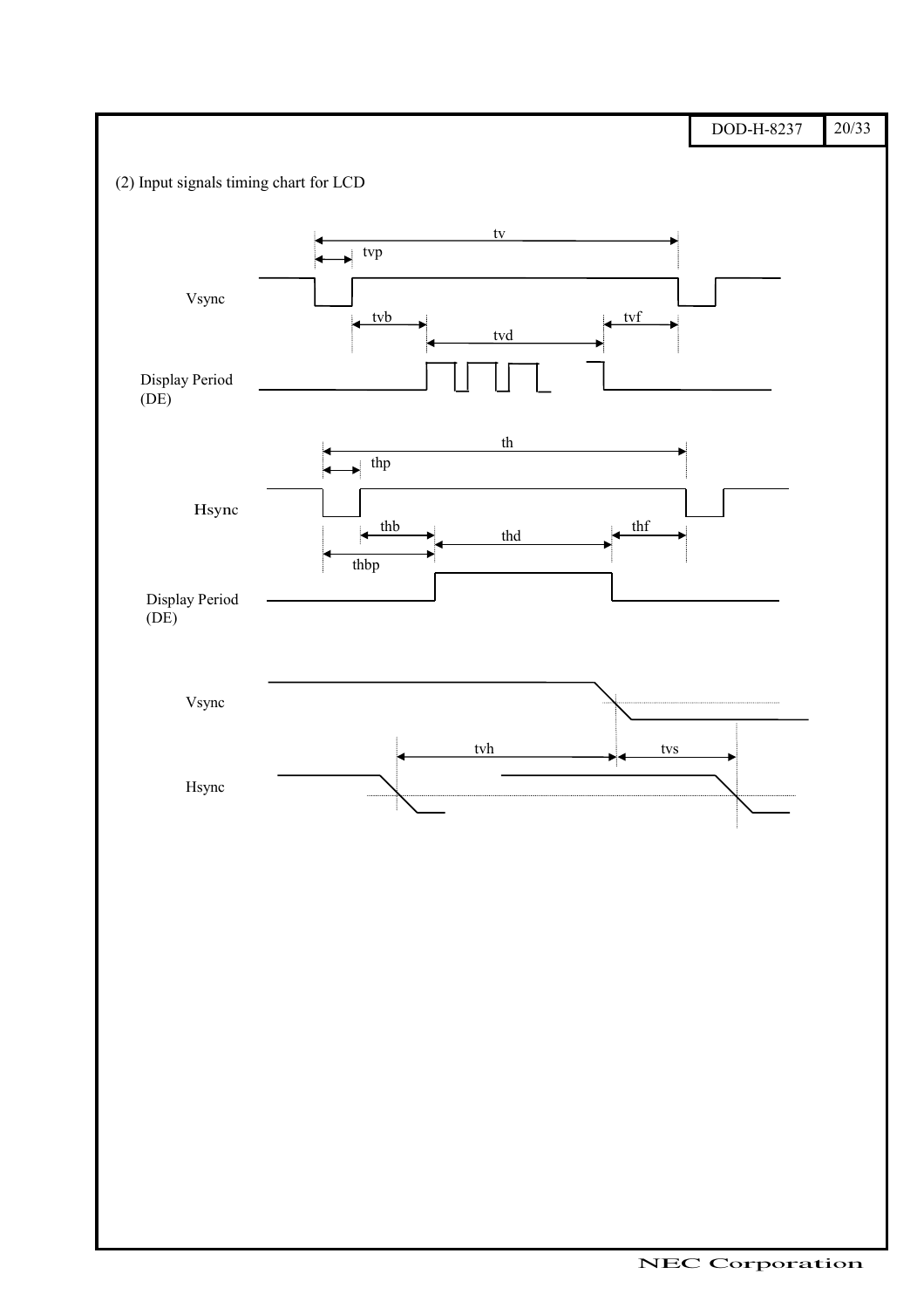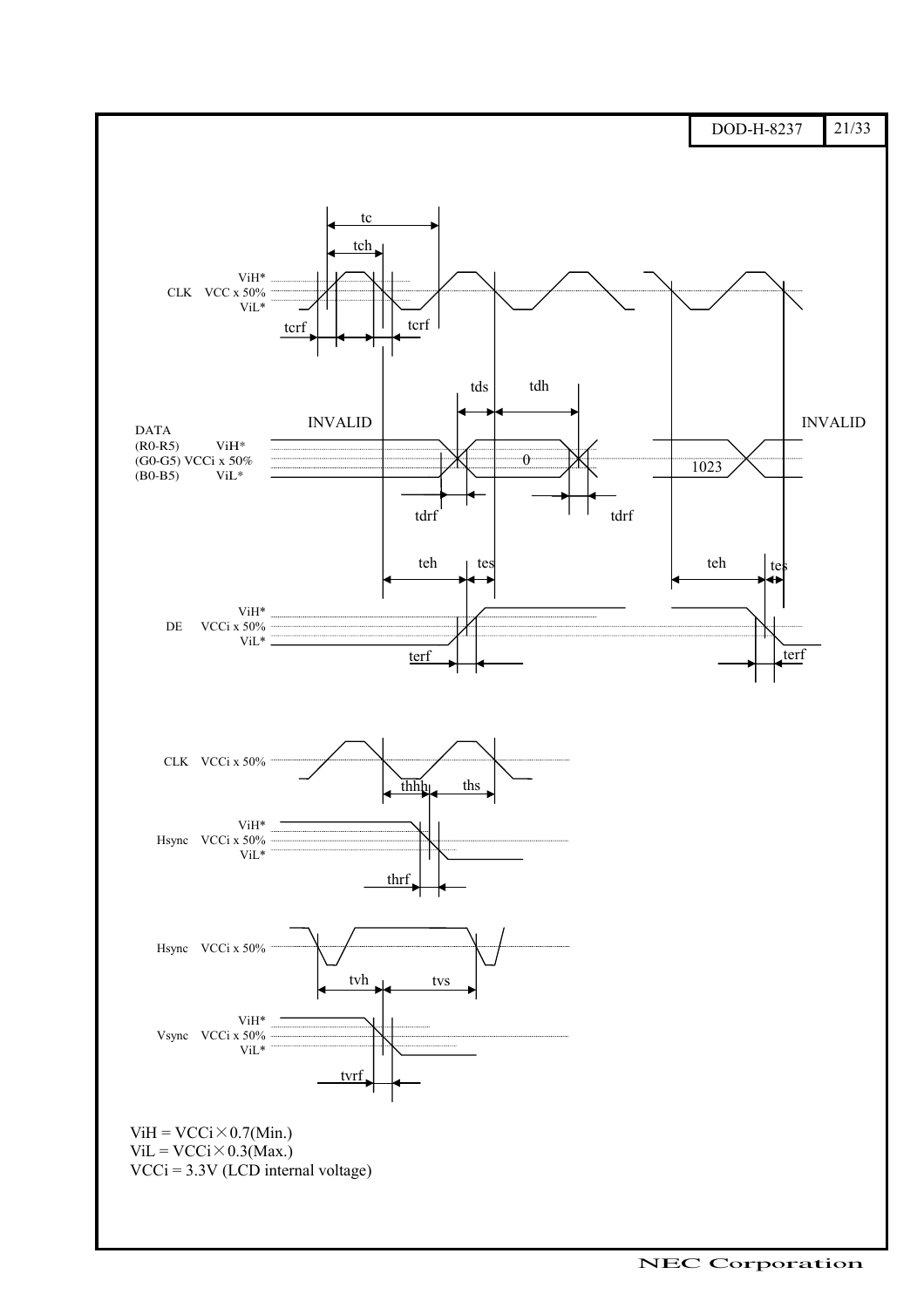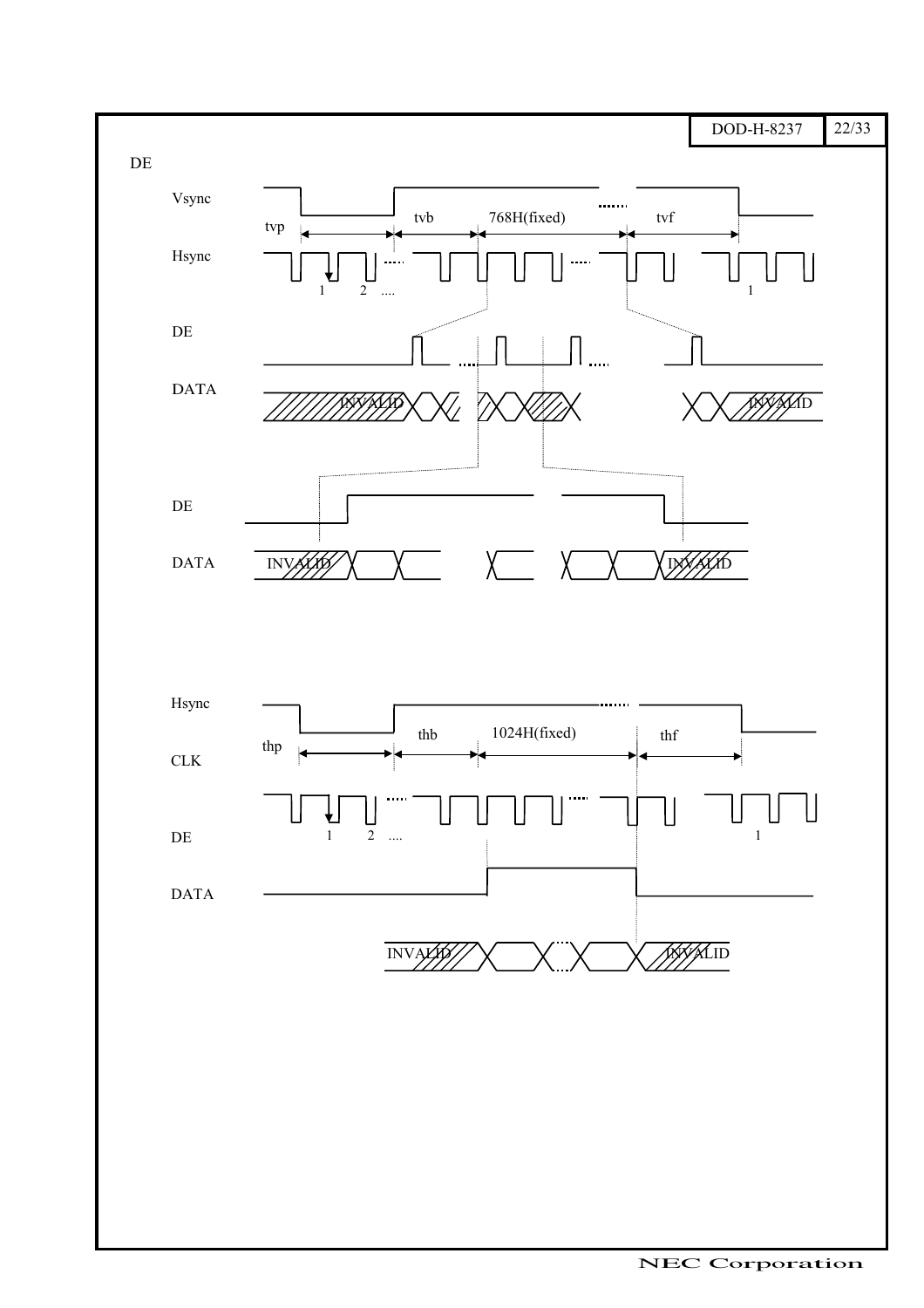DOD-H-8237 23/33

| (3) For LVDS receiver                            |         |      |      |      |      |                      |
|--------------------------------------------------|---------|------|------|------|------|----------------------|
| Parameters                                       | Symbols | Min. | Typ. | Max. | Unit | Remarks              |
| Intra-pair $(+ to -)$ differential input<br>skew | tDPS    |      |      | 360  | ps   | 112MHz, 1pixel/clock |
| Channel to channel differential<br>input skew    | tCCS    |      |      |      | ns   | 112MHz, 1pixel/clock |
| Input clock jitter                               | tIJIT   |      |      | 270  | ps   | 112MHz, 1pixel/clock |

Input timings

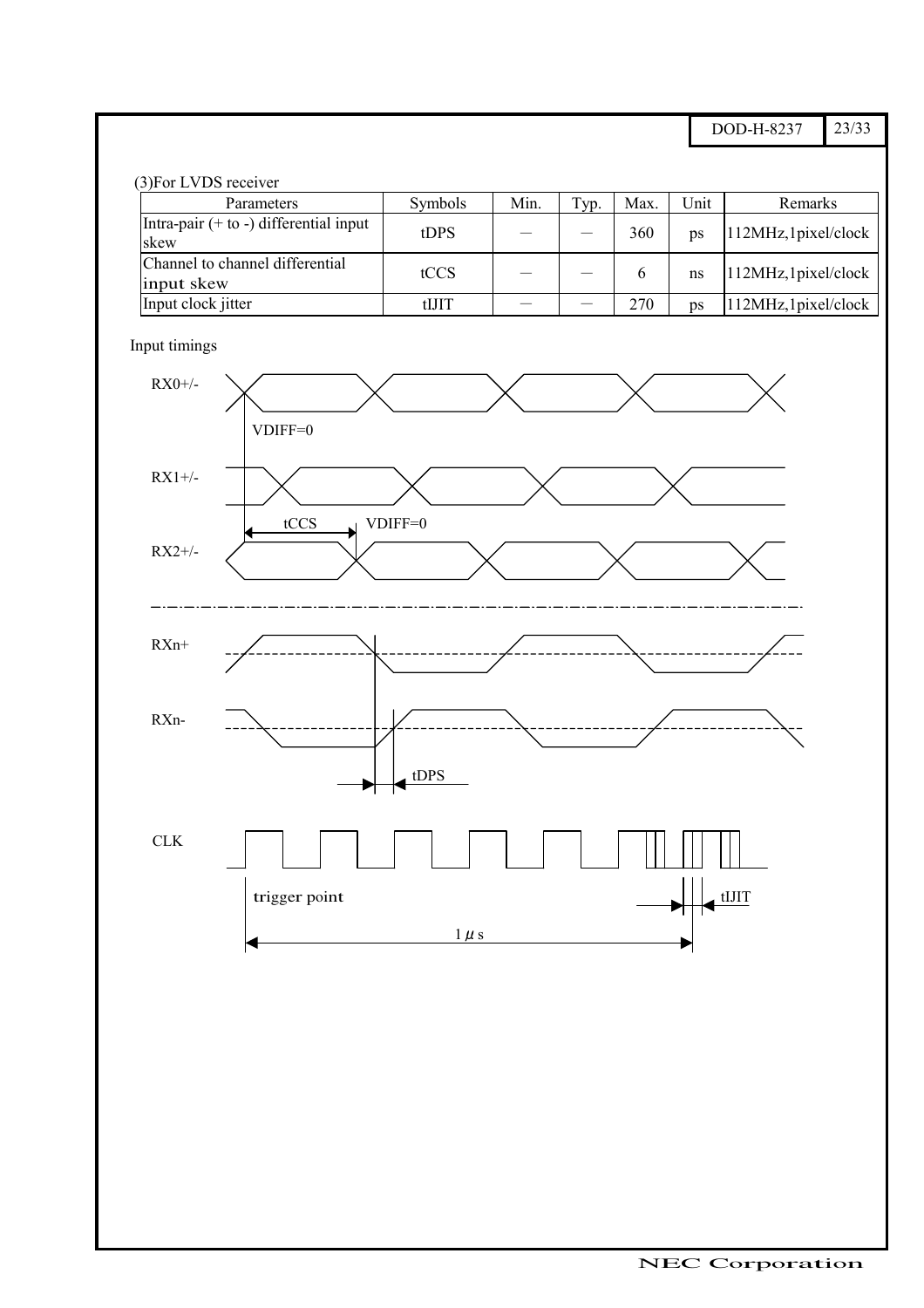DOD-H-8237 24/33

| D(0, 0)     | D(1, 0)  | $\bullet\bullet\bullet$ | D(X, 0)      | $\bullet\bullet\bullet$ | D(1023, 0)   |
|-------------|----------|-------------------------|--------------|-------------------------|--------------|
| D(0, 1)     | D(1, 1)  | $\bullet\bullet\bullet$ | D(X, 1)      | $\bullet\bullet\bullet$ | D(1023, 1)   |
|             |          | $\bullet$               |              |                         |              |
|             |          | $\bullet\bullet\bullet$ |              | $\bullet\bullet\bullet$ |              |
|             |          | $\bullet$               |              | $\bullet$               | $\bullet$    |
| D(0, Y)     | D(1, Y)  | $\bullet\bullet\bullet$ | D(X, Y)      | $\bullet\bullet\bullet$ | D(1023, Y)   |
|             |          | $\bullet$               |              | ٠                       |              |
|             |          | $\bullet\bullet\bullet$ |              | $\bullet\bullet\bullet$ |              |
|             |          | $\bullet$               | $\bullet$    | $\bullet$               | $\bullet$    |
| $D($ 0,767) | D(1,767) | $\bullet\bullet\bullet$ | X,767)<br>D( | $\bullet\bullet\bullet$ | D(1023, 767) |

ޓޓ)4 (Display position of input data

#### **16. DDC FUNCTION**

This function is corresponding to VESA DDC<sup>TM</sup> and  $EDID^{TM}$  (Structure Version 1). Follow the specifications of the IC when you write a data. (VCLK is fixed on "H") Write appropriate data into necessary addresses in advance before using this function. The input equivalent circuit diagram is as follow.

EDID: Extended Display Identification Data

<Internal circuit diagram>



ޓޓޓޓޓޓޓޓޓޓޓޓޓޓޓޓޓޓޓޓޓޓޓޓޓޓޓޓޓޓޓޓ

Product: Microchip Technology Inc. 24LC21A or equivalent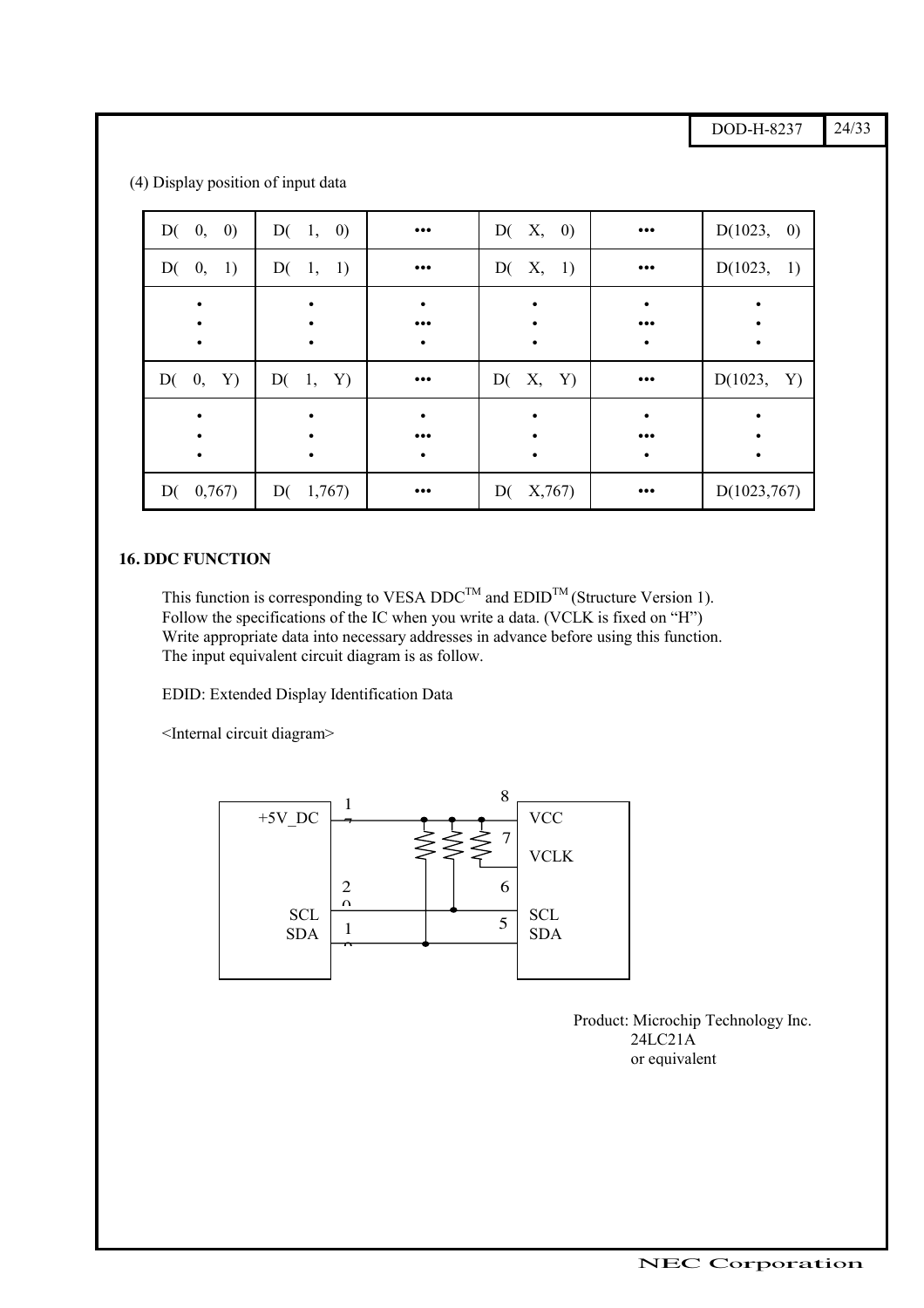DOD-H-8237 25/33

### **17. OPTICAL CHARACTERISTICS**

|                                                                 |                |            | (Ta= 25 °C, VCC= 12V, VDDB=12V, Note1) |      |     |                   |         |  |
|-----------------------------------------------------------------|----------------|------------|----------------------------------------|------|-----|-------------------|---------|--|
| Parameters                                                      | <b>Symbols</b> | Conditions | Min.                                   | Typ. | Max | <b>Jnits</b>      | Remarks |  |
| Contrast ratio                                                  | CR             | Note 3     | 80                                     | 200  |     |                   | Note 2  |  |
| Luminance                                                       | Lumax          | Note 3     | .50                                    | 200  | -   | cd/m <sup>2</sup> | -       |  |
| Luminance uniformity<br>Max. / Min., Note $3$<br>$\blacksquare$ |                |            |                                        |      |     |                   | Note 6  |  |

Reference data

( Ta= 25 °C, VCC= 12V, VDDB=12V, Notel)

| Parameters                                      |                              | Symbols       |                                                               | Conditions                         | Min.                     | Typ.       | Max.                     | Units         | Remarks       |
|-------------------------------------------------|------------------------------|---------------|---------------------------------------------------------------|------------------------------------|--------------------------|------------|--------------------------|---------------|---------------|
| Contrast ratio                                  |                              | <b>CR</b>     | Best contrast angle<br>$\theta$ x= $\pm 0$ °, $\theta$ y= -5° |                                    |                          | 450        |                          |               | Note 2        |
| Color gamut                                     |                              | $\mathcal{C}$ | To NTSC                                                       |                                    | 35                       | 40         |                          | $\frac{0}{0}$ | Note 3        |
|                                                 |                              | W             |                                                               | White $(x, y)$                     | $\overline{\phantom{0}}$ | 0.30, 0.31 | $\overline{\phantom{a}}$ | -             |               |
| Chromaticity                                    |                              | $\mathbb{R}$  |                                                               | Red(x, y)                          | $\overline{\phantom{0}}$ | 0.58, 0.33 | $\blacksquare$           | -             |               |
| Coordinates                                     |                              | G             |                                                               | Green $(x, y)$                     | $\overline{\phantom{0}}$ | 0.33, 0.52 | $\overline{\phantom{a}}$ | ٠             |               |
|                                                 |                              | $\mathbf{B}$  |                                                               | Blue $(x, y)$                      | $\overline{\phantom{0}}$ | 0.15, 0.11 | $\overline{\phantom{a}}$ |               |               |
| Viewing                                         |                              | $\theta x+$   |                                                               |                                    | 50                       | 60         | ۰                        | deg.          |               |
| Angle<br>Range<br>$(CR>10)$ <sup>Vertical</sup> | Horizontal                   | $\theta$ x-   | CR>10, $\theta$ y = $\pm 0^{\circ}$                           |                                    | 50                       | 60         | ٠                        | deg.          | Note 4        |
|                                                 |                              | $\theta$ y+   | CR>10, $\theta$ x = $\pm 0^{\circ}$                           |                                    | 30                       | 40         | ٠                        | deg.          |               |
|                                                 |                              | $\theta$ y-   |                                                               |                                    | 35                       | 50         | ۰                        | deg.          |               |
| Viewing                                         | Horizontal                   | $\theta x+$   |                                                               |                                    |                          | 80         |                          | deg.          |               |
| Angle                                           |                              | $\theta$ x-   | CR>5, $\theta$ y = $\pm 0^{\circ}$                            |                                    | $\overline{\phantom{0}}$ | 80         | $\blacksquare$           | deg.          |               |
| Range                                           |                              | $\theta$ y+   |                                                               |                                    | -                        | 60         | $\overline{\phantom{a}}$ | deg.          |               |
|                                                 | $(CR>5)$ <sup>Vertical</sup> | $\theta$ y-   |                                                               | CR>5, $\theta$ x = $\pm 0^{\circ}$ |                          | 65         |                          | deg.          |               |
|                                                 |                              |               | White to                                                      | $100\% \rightarrow 10\%$           | $\overline{\phantom{0}}$ | 15         | 40                       |               |               |
| Response time                                   |                              | Ton           | black                                                         | $90\% \rightarrow 10\%$            | $\overline{\phantom{0}}$ | T.B.D.     | ٠                        |               | Note 5        |
| (Module front surface<br>temperature=T.B.D.)    |                              |               | Black to                                                      | $0\% \rightarrow 90\%$             | $\overline{\phantom{0}}$ | 40         | 80                       | ms            |               |
|                                                 |                              | Toff          | white                                                         | $10\% \rightarrow 90\%$            | $\overline{\phantom{0}}$ | T.B.D.     | $\overline{\phantom{a}}$ |               |               |
| Luminannce control                              |                              | $ACA=H$       | Maximum                                                       |                                    | ۰                        | 30-100     | $\blacksquare$           |               |               |
| range                                           |                              | $ACA = L$     | luminannce:100%                                               |                                    |                          | 60-100     |                          |               | $\frac{0}{0}$ |

Note1: Optical characteristics are measured after 20 minutes from the module works, with all pixels in " white ".Typical value is measured after luminance saturation. The luminance is measured in dark room.

Input signal timing: 15.Input signal timings (1) XGA mode, Typ. value



Note2: The contrast ratio is calculated by using the following formula. Luminance with all pixels in white

ޓޓޓޓޓޓޓޓޓޓޓޓޓޓޓޓޓޓޓޓޓޓޓޓޓޓޓޓޓޓޓޓ

Contrast ratio  $(CR)$  =

Luminance with all pixels in black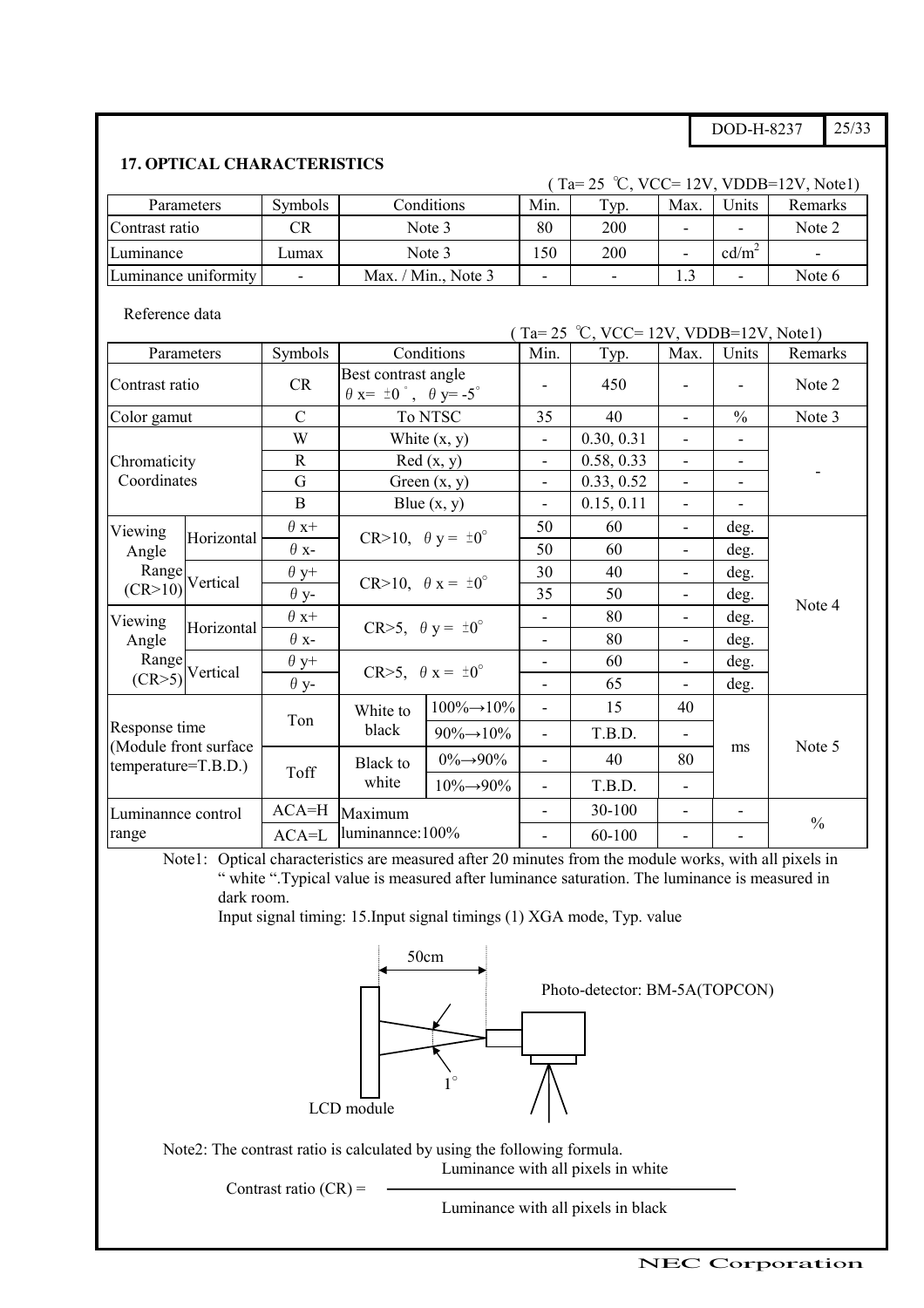DOD-H-8237 26/33

Note3: Viewing angle is  $\theta$  x =  $\pm 0^{\circ}$ ,  $\theta$  y =  $\pm 0^{\circ}$  and at center.

Note4: Definitions of viewing angle are as follows

Perpendicular



Note 6: Definitions of response time are as follows.

ޓޓޓޓޓޓޓޓޓޓޓޓޓޓޓޓޓޓޓޓޓޓޓޓޓޓޓޓޓޓޓޓ

Photo-detector output signal is measured when the luminance changes "white" to "black" or "black" to "white". Response time is the time between 10% and 100% of the photo-detector output amplitude.

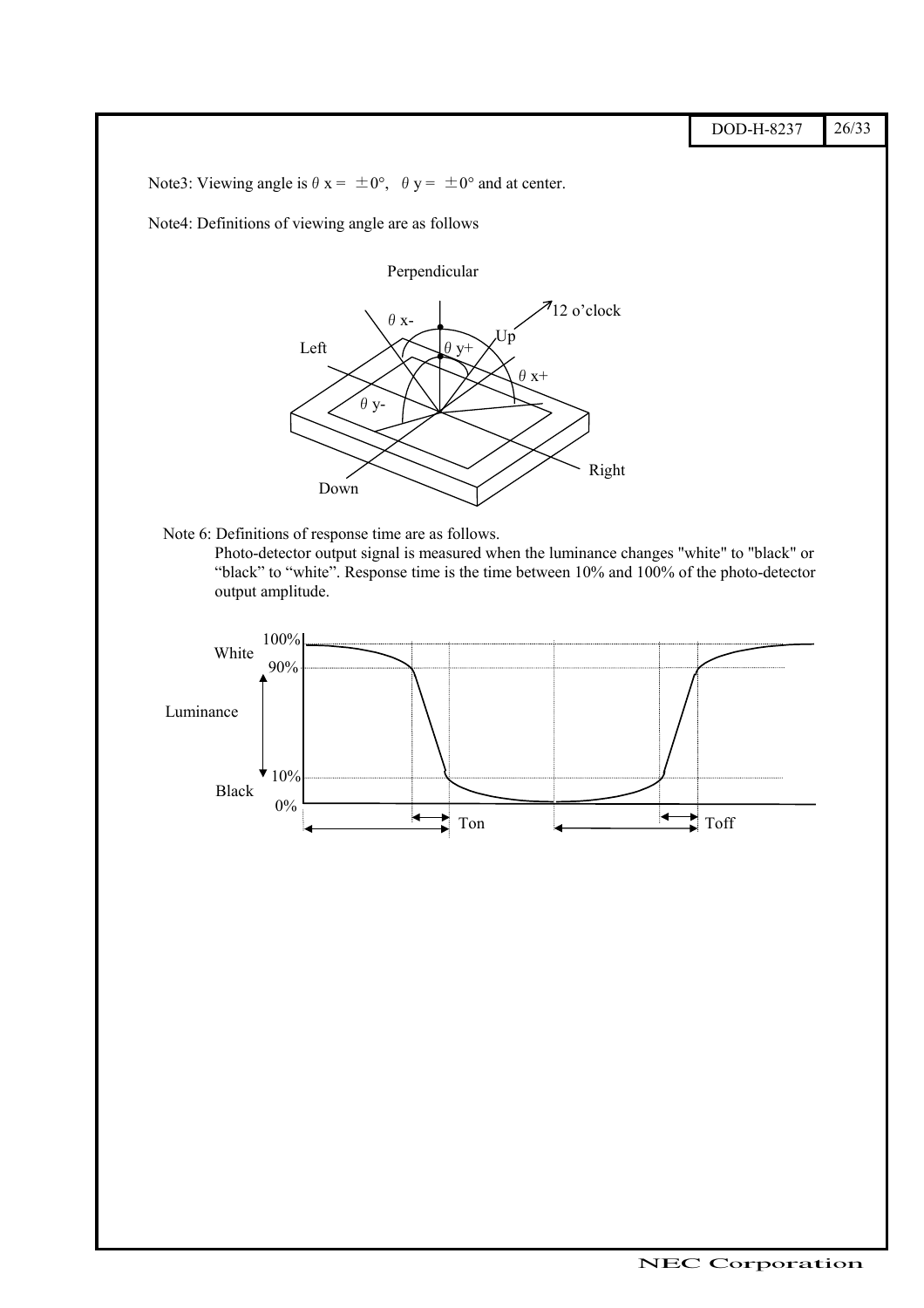|                                                                           |                        |     |                                                                                                         |                                                                | DOD-H-8237 | 27/33 |
|---------------------------------------------------------------------------|------------------------|-----|---------------------------------------------------------------------------------------------------------|----------------------------------------------------------------|------------|-------|
| Note7: Luminance uniformity is calculated by using the following formula. |                        |     |                                                                                                         |                                                                |            |       |
|                                                                           | Luminance uniformity = |     | Maximum luminance                                                                                       |                                                                |            |       |
|                                                                           |                        |     | Minimum luminance                                                                                       |                                                                |            |       |
|                                                                           |                        |     |                                                                                                         | The luminance is measured at near the five points shown below. |            |       |
|                                                                           |                        |     | Column                                                                                                  |                                                                |            |       |
|                                                                           | 171                    | 512 | 853                                                                                                     |                                                                |            |       |
|                                                                           |                        |     |                                                                                                         |                                                                |            |       |
|                                                                           |                        |     | $\mathfrak{D}% _{T}=\mathfrak{D}_{T}\!\left( a,b\right) ,\ \mathfrak{D}_{T}=C_{T}\!\left( a,b\right) ,$ | 128                                                            |            |       |
|                                                                           |                        |     |                                                                                                         | 384                                                            |            |       |
| $\operatorname{Row}$                                                      | $\left( 4\right)$      |     | 3)                                                                                                      |                                                                |            |       |
|                                                                           |                        |     |                                                                                                         | 640                                                            |            |       |
|                                                                           |                        |     |                                                                                                         |                                                                |            |       |
|                                                                           |                        |     |                                                                                                         |                                                                |            |       |
|                                                                           |                        |     |                                                                                                         |                                                                |            |       |
|                                                                           |                        |     |                                                                                                         |                                                                |            |       |
|                                                                           |                        |     |                                                                                                         |                                                                |            |       |
|                                                                           |                        |     |                                                                                                         |                                                                |            |       |
|                                                                           |                        |     |                                                                                                         |                                                                |            |       |
|                                                                           |                        |     |                                                                                                         |                                                                |            |       |
|                                                                           |                        |     |                                                                                                         |                                                                |            |       |
|                                                                           |                        |     |                                                                                                         |                                                                |            |       |
|                                                                           |                        |     |                                                                                                         |                                                                |            |       |
|                                                                           |                        |     |                                                                                                         |                                                                |            |       |
|                                                                           |                        |     |                                                                                                         |                                                                |            |       |
|                                                                           |                        |     |                                                                                                         |                                                                |            |       |
|                                                                           |                        |     |                                                                                                         |                                                                |            |       |
|                                                                           |                        |     |                                                                                                         |                                                                |            |       |
|                                                                           |                        |     |                                                                                                         |                                                                |            |       |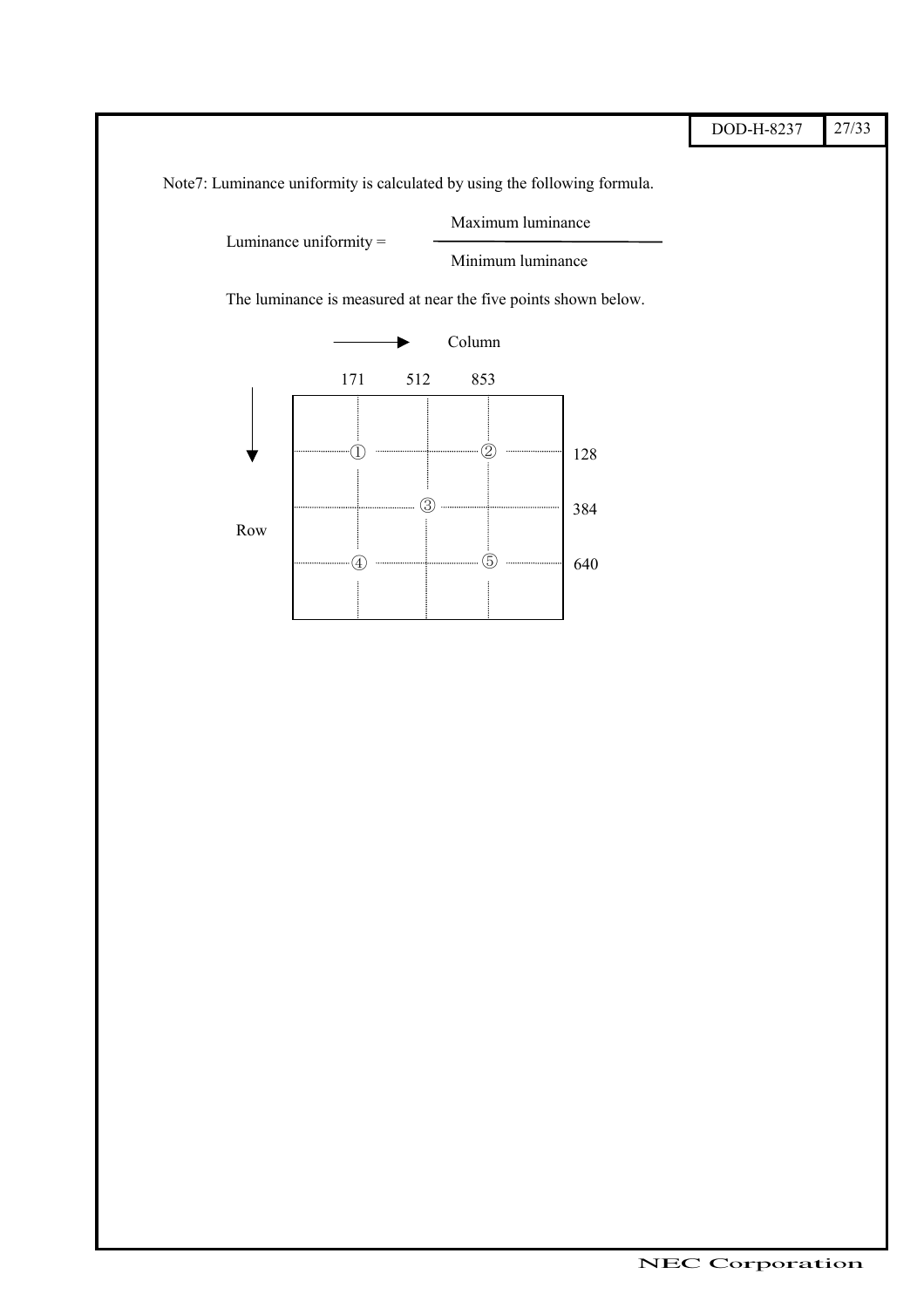DOD-H-8237 28/33

#### **18. RELIABILITY TEST**

| Test items                | Test conditions                                                                  | Judgment |  |  |
|---------------------------|----------------------------------------------------------------------------------|----------|--|--|
| High temperature/humidity | $50 \pm 2^{\circ}$ C, RH=85%                                                     | $*1$     |  |  |
| operation                 | 240 hours, Display data is black.                                                |          |  |  |
| (operation)<br>Heat cycle | $0^{\circ}C \pm 3^{\circ}C \cdots 1$ hour<br>$\left( \mathrm{I}\right)$          | $*1$     |  |  |
|                           | $55^{\circ}C \pm 3^{\circ}C \cdots 1$ hour                                       |          |  |  |
|                           | $^{\small{\textcircled{\small{2}}}}$<br>50 cycles, 4 hours/cycle                 |          |  |  |
|                           | ③<br>Display data is black.                                                      |          |  |  |
| Thermal shock             | $-20^{\circ}C \pm 3^{\circ}C \cdots 30$ minutes<br>①                             | $*1$     |  |  |
| (non-operation)           | $60^{\circ}C \pm 3^{\circ}C \cdots 30$ minutes                                   |          |  |  |
|                           | $^{\small{\textcircled{\small{2}}}}$<br>100 cycles                               |          |  |  |
|                           | 3<br>Temperature transition time is within                                       |          |  |  |
|                           | 5 minutes.                                                                       |          |  |  |
| Vibration (non-operation) | 5-100Hz, $19.6 \text{m/s}^2$ , 1 minute/cycle,<br>$\textcircled{\scriptsize{1}}$ | $*1, *2$ |  |  |
|                           | X, Y, Z direction                                                                |          |  |  |
|                           | 50 times each direction<br>②                                                     |          |  |  |
| Mechanical shock          | $294 \text{m/s}^2$ , 11ms<br>$\textcircled{\scriptsize{1}}$                      | $*1, *2$ |  |  |
| (non-operation)           | X, Y, Z direction                                                                |          |  |  |
|                           | 2<br>3 times each direction                                                      |          |  |  |
| <b>ESD</b><br>(operation) | 150pF, $150\Omega$ , $\pm 10kV$                                                  | $*1$     |  |  |
|                           | 9 places on a panel *3                                                           |          |  |  |
|                           | 10 times each place at one-second intervals                                      |          |  |  |
| (operation)<br>Dust       | 15 kinds of dust (JIS-Z 8901)                                                    | $*1$     |  |  |
|                           | Hourly 15 seconds stir, 8 times repeat                                           |          |  |  |

\*1: Display function is checked by the same condition as LCD module out-going inspection.

\*2: Physical damage

\*3: Discharge points are shown in the figure.



#### **19.** ESTIMATED LIFE-TIME OF THE <sup>B</sup>ARE <sup>L</sup>AMP

ޓޓޓޓޓޓޓޓޓޓޓޓޓޓޓޓޓޓޓޓޓޓޓޓޓޓޓޓޓޓޓޓ

Note 1,3

|                                                                                                       | Bare lamp                                                      |        |  |  |
|-------------------------------------------------------------------------------------------------------|----------------------------------------------------------------|--------|--|--|
|                                                                                                       | Luminance Maximum                                              |        |  |  |
| <b>Conditions</b>                                                                                     | Room temp. $(25 \pm 2^{\circ}\text{C})$ , Continuous operation |        |  |  |
| <b>Estimated</b>                                                                                      | value   $40,000h$ (IL=6.0mArms)                                | Note 2 |  |  |
| (MTTF)                                                                                                |                                                                |        |  |  |
| Criteria                                                                                              | Half value luminance (compared with initial value.)            |        |  |  |
| Note1: The life-time is estimated value (reference).                                                  |                                                                |        |  |  |
| $N_{\text{obs}}$ ? This estimated value is based on the test results with a bare lamp eperties. The M |                                                                |        |  |  |

Note2: This estimated value is based on the test results with a bare lamp operation. The MTTF for the module may be different from these values, because of the influence of ambient and clamshell conditions.

Note3: The life-time becomes short if the module is operated under the low temperature environment.

Note4: This module consists of two lamps. Even though one of the lamps goes off, all the lamps may go off.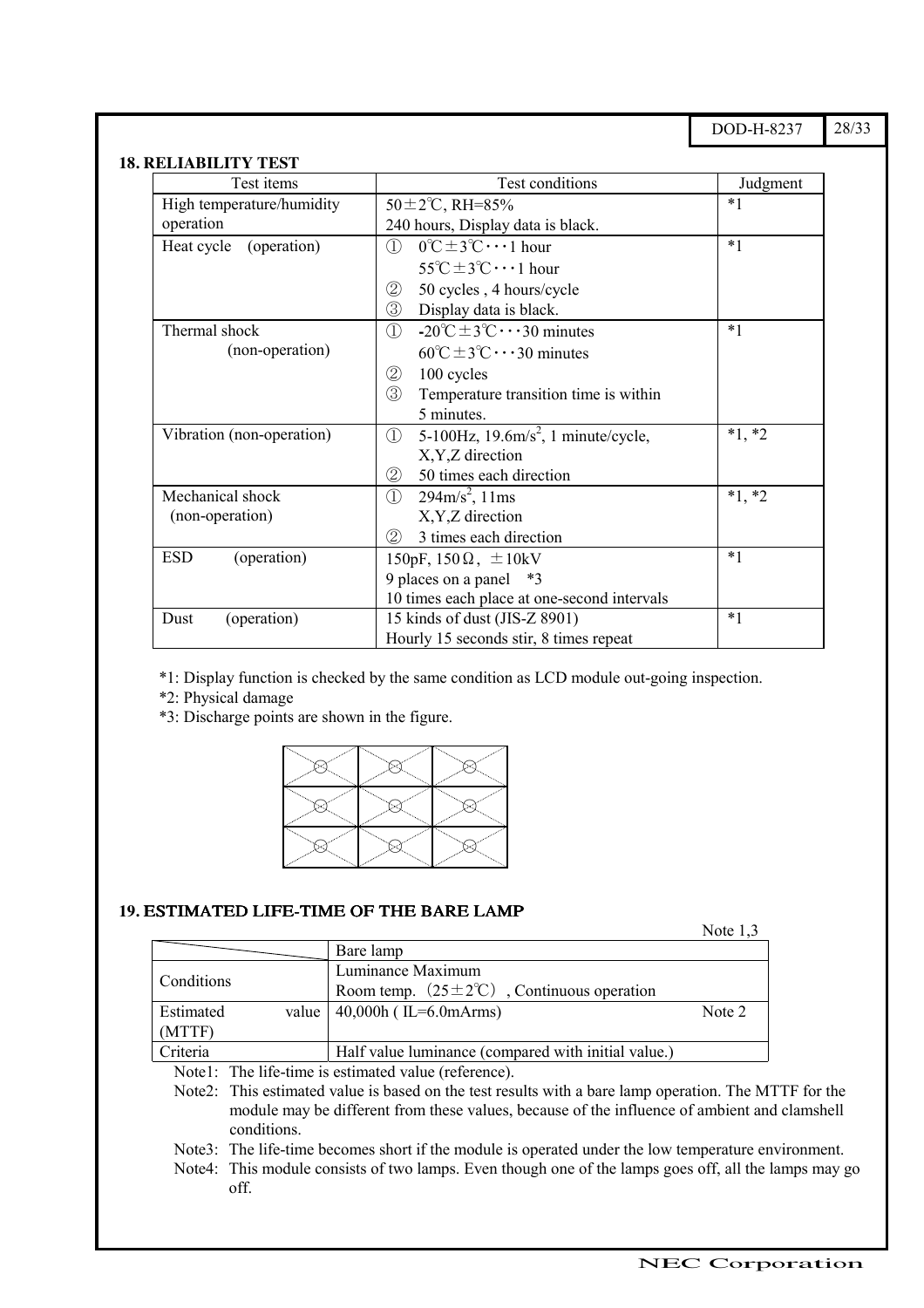#### **20. GENERAL CAUTIONS**

Because the following statements are very important, please be sure you understand their contents completely.

**CAUTION** This figure is a warning that you will get hurt and/or the module will be damaged if you make a mistake in operation. This figure is a warning that you will get an electric shock if you make a mistake in operation. This figure is a warning that you will get hurt if you make a mistake in operation. ! **CAUTIONS** (1) Caution when taking out the module Ԙ Pick up the pouch only, when removing the module from a carrier box. (2) Cautions for handling the module Ԙ As the electrostatic discharges may break the LCD module, handle the LCD module with care against electrostatic discharges. Peel protection sheet out from the LCD panel surface as slowly as possible. ԙ As the LCD panel and backlight element are made from fragile glass material, impulse and pressure to the LCD module should be avoided. Ԛ As the surface of polarizer is very soft and easily scratched, use a soft dry cloth without chemicals for cleaning. ԛ Do not pull the interface connectors in or out while the LCD module is operating. Ԝ Put the module display side down on a flat horizontal plane. ԝ Handle connectors and cables with care. Ԟ When the module is operating, do not lose CLK, Hsync, or Vsync signal. If any one or more of these signals is lost, the LCD panel would be damaged. ԟ The torque for mounting screws should never exceed 0.392 N·m. Ԡ Don't push or rub the surface of LCD module please. If you do, the scratches or the marks like rubbing marks may be left on the surface of the module. ԡ Do not give the stress too much on interface connectors. The module may become function deficiency by a contact defective and damages. Pay attention to handling at the time of matching connector connection and in the connection condition. Ԣ Do not put front side (display surface side ) of the module on a desk or a table for a long time, because the display may become un-uniformity.  Do not touch an inverter on which there is a caution label is stuck while the LCD module is in operation, because of dangerous high voltage.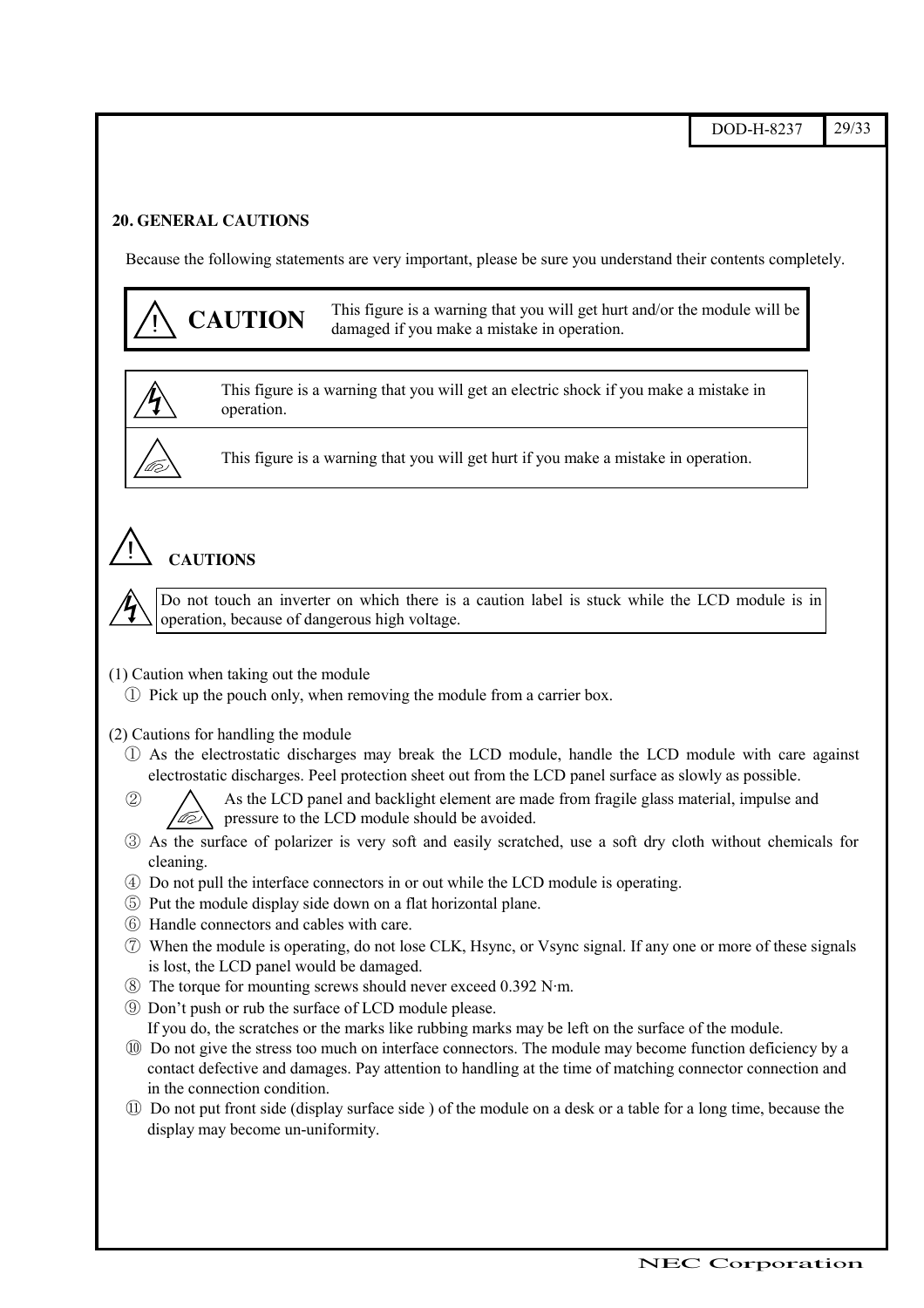DOD-H-8237 30/33 (3) Cautions regarding atmosphere Ԙ Dew-drop atmosphere must be avoided. ԙ Do not store and/or operate the LCD module in a high-temperature and/or high-humidity atmosphere. Storage in an anti-static pouch and under the room temperature atmosphere is recommended. Ԛ This module uses cold cathode fluorescent lamps. Therefore the lifetime of lamps is shortened if the module is operated under the low temperature environment. ԛ Do not operate the LCD module in high magnetic field. (4) Cautions about the module characteristics Ԙ Do not apply any fixed pattern data for a long time to the LCD module. It may cause image sticking. Use screen savers if the display pattern is fixed. ԙ This module has the lends sheet which may cause the variation of the color hue in the different viewing angles. The ununiformity may appear on the screen under the high temperature operation. Ԛ The light vertical stripe may be observed depending on the display pattern. This is not defects or malfunctions. ԛ The noise from the inverter circuit may observed in the luminance control mode. This is not defects or malfunctions. (5) Other cautions Ԙ Do not disassemble and/or reassemble the LCD module. ԙ Do not readjust variable resistors nor switches in the module. Ԛ When returning the module for repair, etc., please pack the module properly to avoid any damages. NEC recommends using original shipping packages. The liquid crystal display has the following specific characteristics. These are not defects or malfunctions. The optical characteristics of this module may be affected by the ambient temperature.

Uneven brightness and/or small spots may be observed depending on different display patterns.

This module has cold cathode tube for backlight. Optical characteristics, like luminance or

ޓޓޓޓޓޓޓޓޓޓޓޓޓޓޓޓޓޓޓޓޓޓޓޓޓޓޓޓޓޓޓޓ

uniformity, will be changed by the progress in time.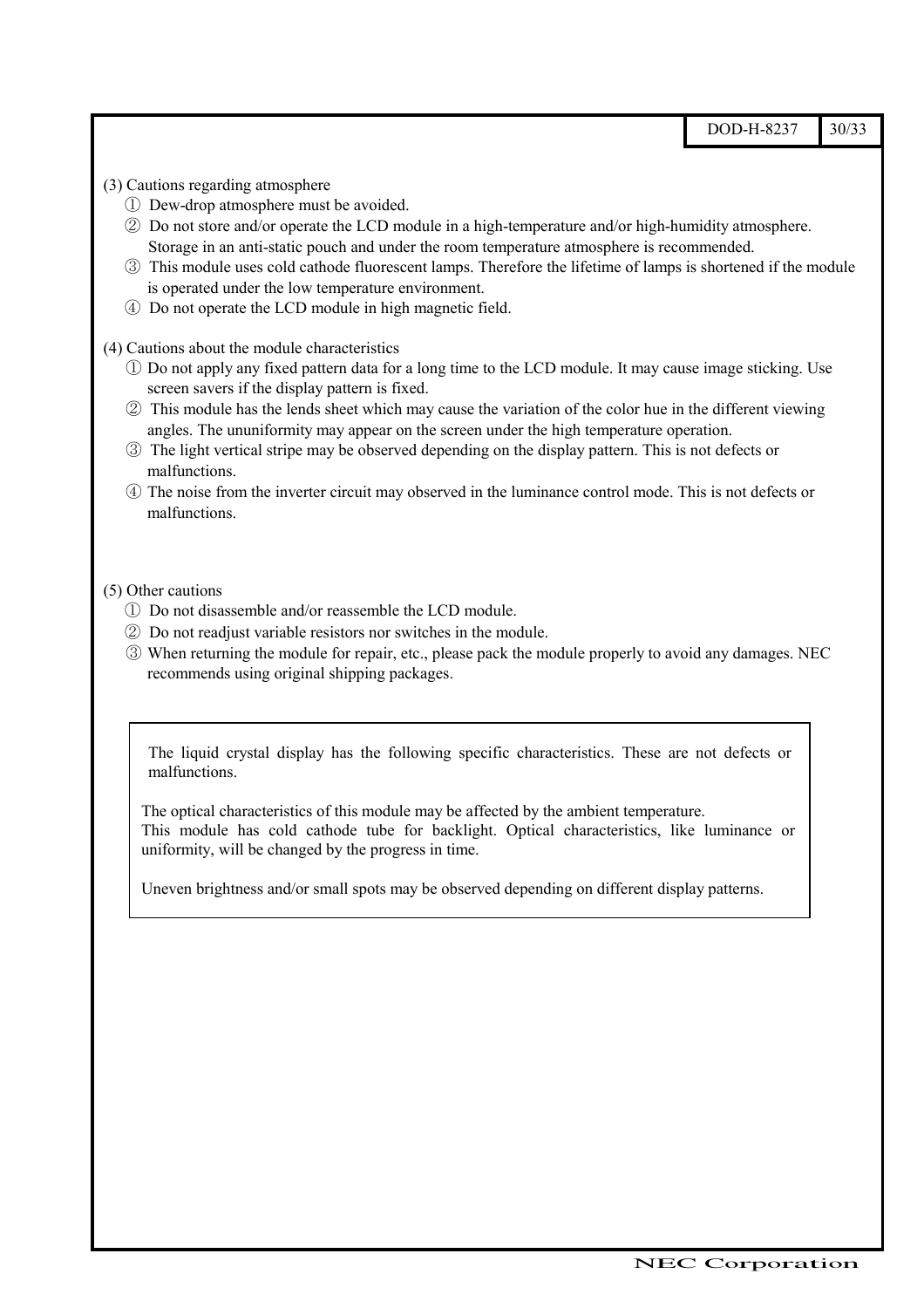#### **21.OUTLINE DRAWINGS (Unit:mm)**

21.1.FRONT VIEW

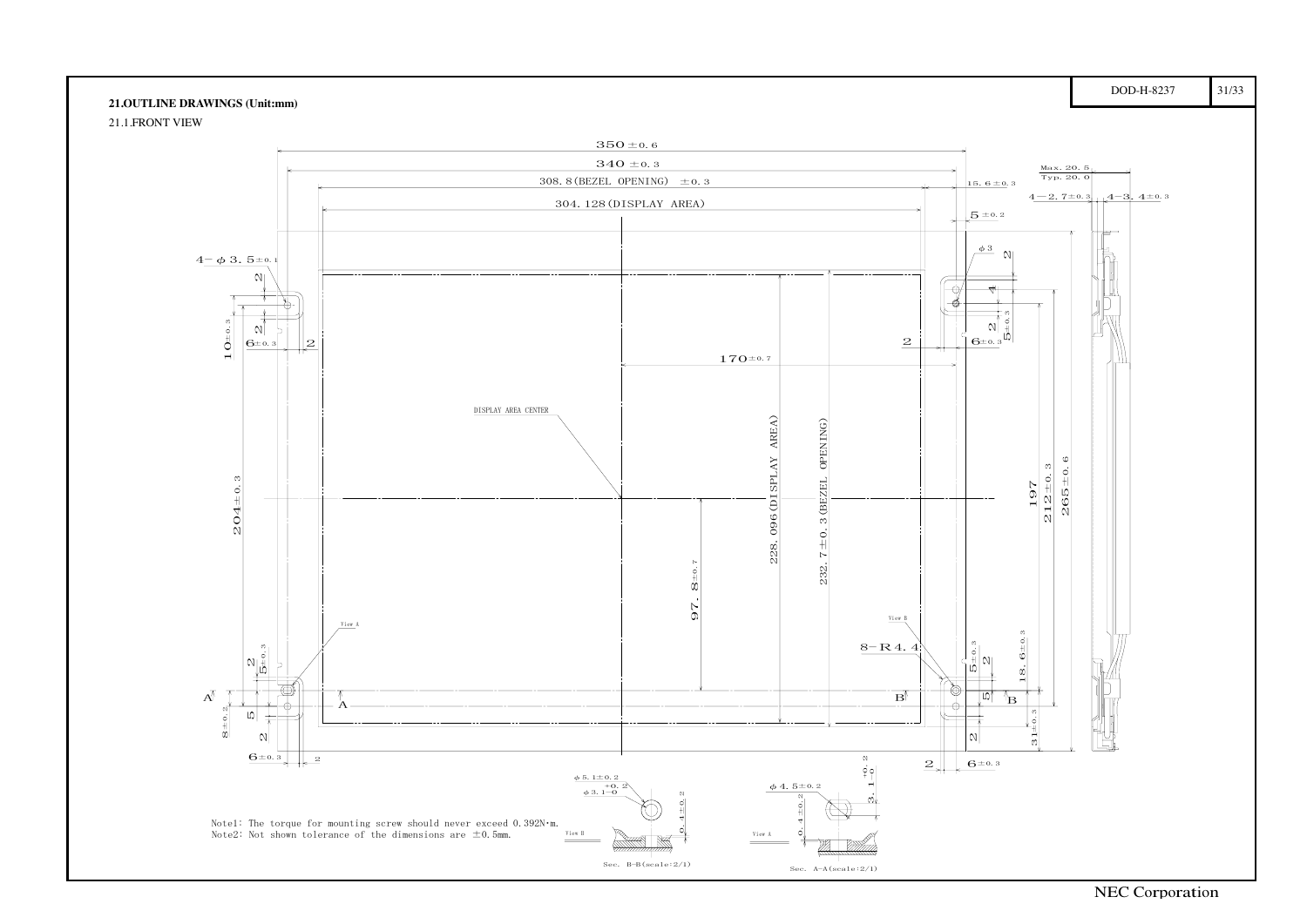